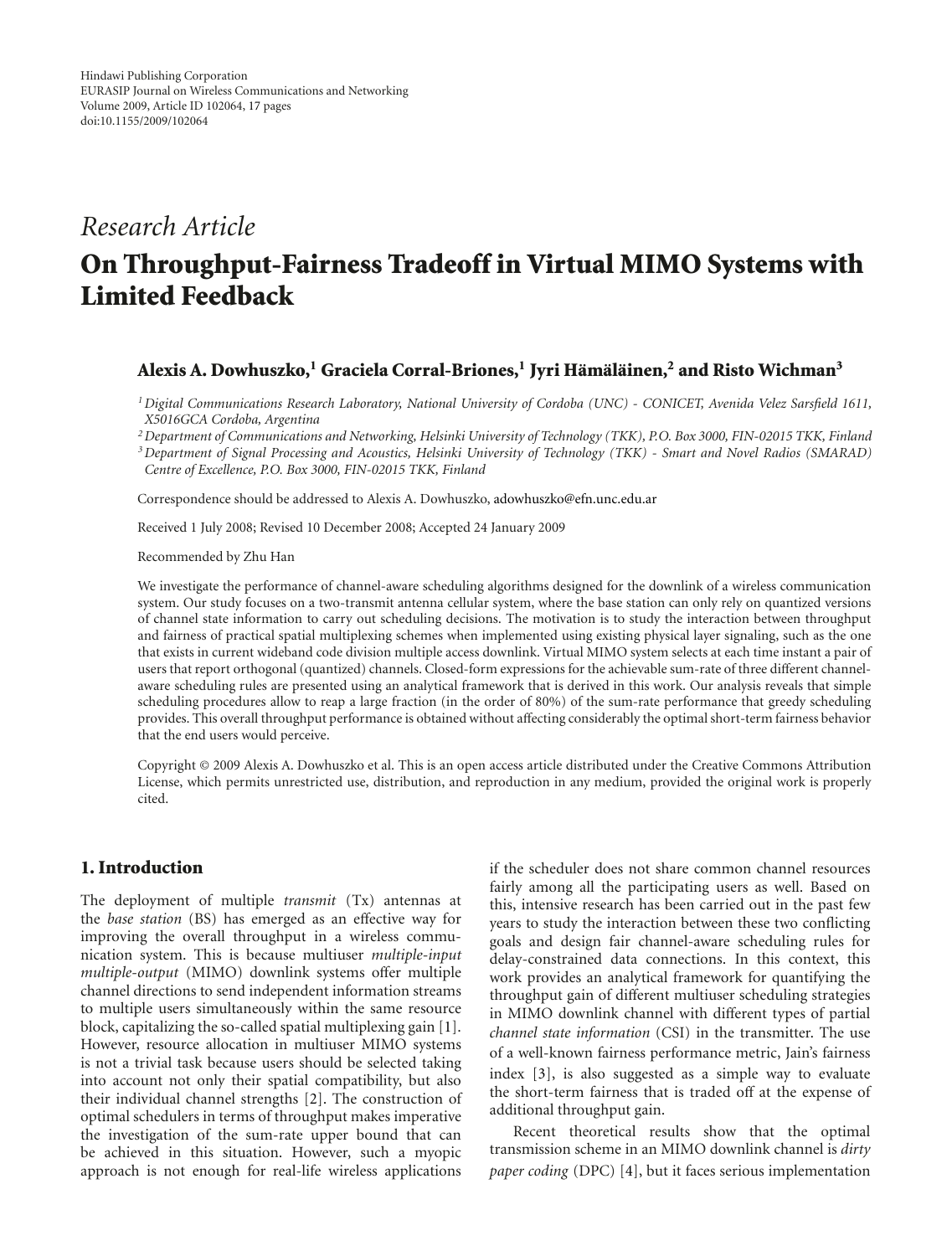issues in practical systems due to its high complexity, especially when the number of participating users is large. *Linear beamforming* (LBF) is a suboptimal strategy in which each user stream is multiplied independently by a beamforming weighting vector for transmission through multiple antennas. Despite its reduced complexity, LBF achieves a large portion of DPC capacity and exhibits the best tradeoff between complexity and performance [5]. In particular, a simpler strategy based on *zero-forcing beamforming* (ZFBF) has been shown to be optimal in terms of sum capacity in the limit of a large number of users [6]. All these capacity results rely on the assumption that perfect CSI is available at the transmitter. However, this condition is hard to satisfy in practical systems, particularly when *frequency-division duplex* (FDD) is implemented because in practice mobiles report their channel estimates to the BS via a rate-constrained reverse channel.

One of the simplest approaches to reduce feedback overhead involves each user quantizing his instantaneous vector channel according to a finite collection of vectors (beamformer codebook) that is maintained at both extremes of the link [7]. After selecting the optimal quantization vector, receiver feeds back the corresponding codeword index through a *B*-bit (per user) reverse channel at the beginning of each transmission block. This feedback is used to capture the *channel direction information* (CDI), and was first considered for point-to-point MIMO channels in [8, 9]. System sumrate capacity with only CDI is bounded as the number of users increases because *channel quality information* (CQI) is not available in transmission to exploit multiuser diversity and obtain the double-logarithmic growth in system throughput with the number of users [10]. Based on this, both CDI and CQI feedbacks are necessary if we want to achieve both multiplexing and multiuser diversity gains at the same time. As expected, we later show that CQI should be the channel magnitude in low Tx power regime, while it should be proportional to the *signal-to-interference* power *ratio* (SIR) when Tx power is high.

Limited feedback techniques have already been considered in 3G cellular standards, where two antenna schemes have been emphasized so far due to implementation constraints. In *3G Partnership Project* (3GPP), *closed-loop* (CL) *transmit-diversity* (TD) techniques come in two classes: quantized phase information (mode 1) and direct channel quantization (mode 2) [11]. The quantized phase algorithm uses a fixed number of bits to quantize phase angles to perform equal gain beamforming at the transmitter. The direct channel quantization allocates a fixed number of bits for the gain and phase of each channel entry separately, as opposed to more sophisticated vector quantization techniques that quantize gain and phase jointly. Our motivation is to study the performance when combining channelaware scheduling rules with ZFBF prefiltering in case of practical (commercial) beamformer codebook designs. Note that this principle is equivalent to virtual MIMO concept for the uplink of a *time-division multiple-access* (TDMA)-based cellular system, where many users with only one Tx antenna transmit independently to the BS on the same resource block. Our analysis reveals that in the presence of 3GPP physical

layer signaling, the additional multiuser diversity gain that is obtained at the cost of relegating fairness considerations over short time scales is quite important. However, it was also observed that the implementation of simpler scheduling procedures, such as the one presented in [12], offers a good balance between implementation complexity, shortterm fairness, and system sum-rate performance. Although we concentrate on the two CL techniques in the FDD mode of the *wideband code division multiple access* (W-CDMA) downlink, a similar procedure can be used to extend the analysis to other FDD MIMO systems with limited feedback.

The rest of the paper is organized as follows: Section 2 introduces the system model, presents the feedback model for CDI and CQI, and describes the scheduling strategies and spatial prefiltering technique that will be analyzed. Section 3 studies the statistics of desired signal energy and mutual interference, proposes a probability distribution approximation for them, and derives an accurate closedform expression for the achievable rate per user when BS simultaneously transmits to a pair of semiorthogonal users without exploiting multiuser diversity. Section 4 extends the analysis when channel norm CQI or SIR CQI is available in transmission to perform user selection. Section 5 introduces the criterion that is used to carry out the fairness study of the different schemes over short-time scales. Section 6 analyzes the performance of the different scheduling strategies, quantifying the different tradeoffs between throughput and fairness that they provide. Finally, conclusions are drawn in Section 7.

#### **2. System Model**

The system consists of a single BS with  $M_t = 2$  Tx antennas and *K* active *user equipments* (UEs) with single-element antennas. In case of flat fading and rich scattering, the channel gain from a Tx antenna *t* to a UE *k* is described by a zero-mean circularly symmetric complex Gaussian *random variable* (RV)  $h_{k,t}$ , for  $t = 1,..., M_t$  and  $k = 1,..., K$ . We assume that all UEs are homogeneous and experience independent fading, and that they have a low-rate, reliable, and delay-free feedback channel to the BS.

A block fading channel model is employed, that is, channels remain constant during each block of transmitted symbols, and channels between temporally separate transmission blocks are independent. Transmitted codewords of fixed rate span multiple independent fading blocks; therefore, when the number of blocks is large, the system is able to achieve nonzero ergodic capacity. Note that instead of fixed rate codes, *high-speed downlink packet access* (HSDPA) [13] exploits variable rate coding, where the BS selects modulation and coding scheme according to CQI reports. However, it has been shown in [14] that both fixed rate and variable rate coding strategies achieve the same capacity when channel variation satisfies a compatibility assumption meaning that the input distribution that maximizes mutual information is the same regardless of the channel state. We note that block fading channels with constant Tx power satisfy this compatibility assumption.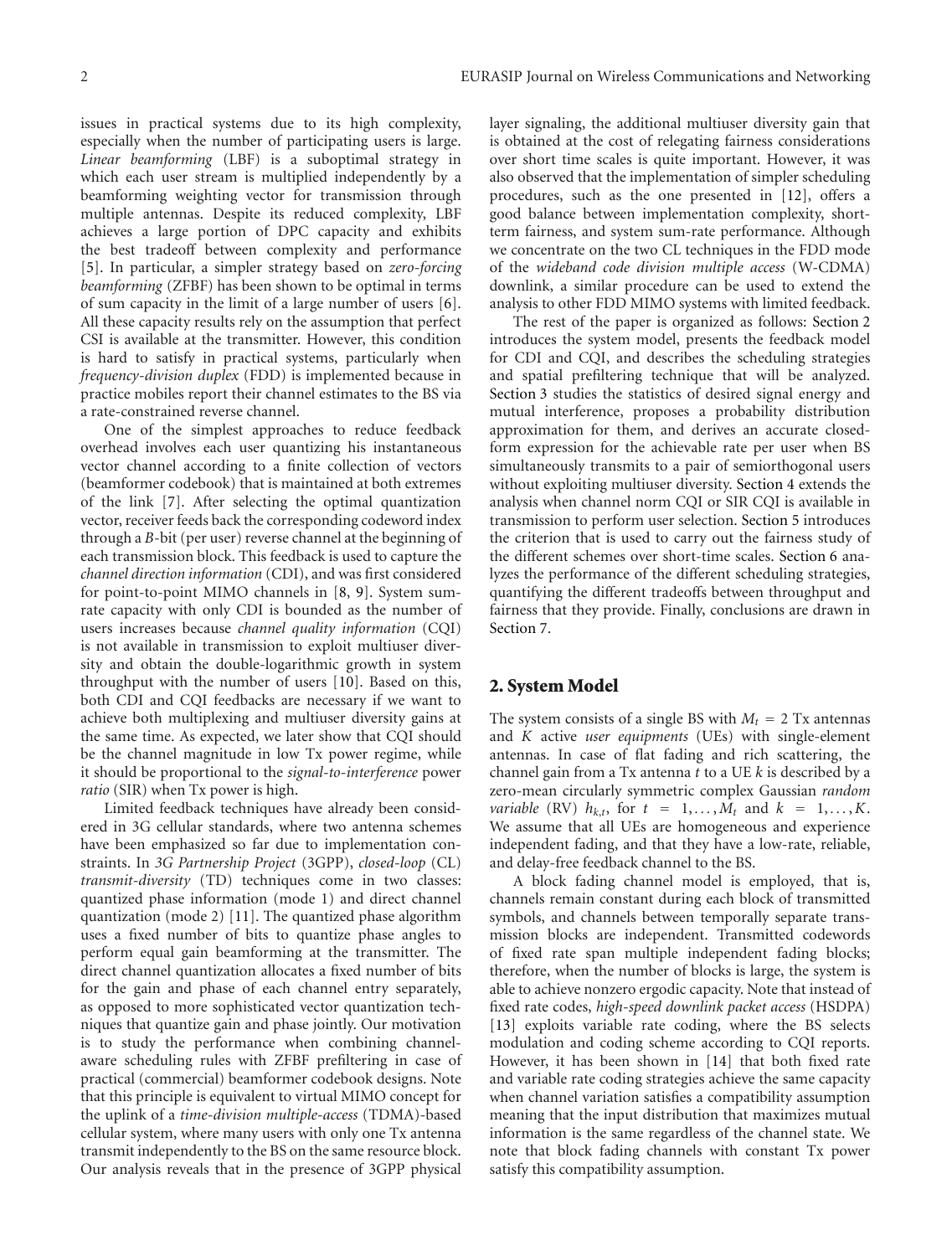In our system model, the signal received by a user *k* is

$$
r_k = \mathbf{h}_k \mathbf{x} + n_k, \quad k = 1, \dots, K,
$$
 (1)

where  $\mathbf{x} \in \mathbb{C}^{M_t \times 1}$  is the transmitted vector signal from the BS antennas containing information symbols of selected users,  $\mathbf{h}_k \in \mathbb{C}^{1 \times M_t}$  is the channel gain vector, and  $n_k$  is zero-mean complex additive white Gaussian noise with power *N*0. In order to facilitate the analysis, the channel and noise entries are normalized to have unit variance. The average power constraint of the input signal implies that  $E\{x^\dagger x\} \leq P$ , where *P* is the total Tx energy per channel use,  $(\cdot)^T$  denotes Hermitian transpose, and  $E\{\cdot\}$  denotes expectation. As with HSDPA, we do not consider the possibility of employing fast power control mechanisms at the BS; thus, *P* remains fixed. Since the noise has unitary variance, *P* takes on the meaning of total Tx *signal-to-noise* power *ratio* (SNR).

As the number of participating users grows, the introduction of user selection mechanisms enables the BS to choose up to  $M_t$  out of  $K$  mobiles to use the channel. In this context, S is the set that contains the indices of selected UEs at any given time. Transmit vector **x** is related to information symbols  $\{s_i : i \in \mathcal{S}\}\)$  via linear beamforming; that is,  $\mathbf{x} =$  $\sum_{i \in \mathcal{S}} \mathbf{w}_i s_i$ , where Tx weights { $\mathbf{w}_i : i \in \mathcal{S}$ } are appropriately selected according to BS spatial prefiltering technique and quantized versions of channel states  $\{\mathbf{h}_i : i \in \mathcal{S}\}\$  available in transmission. Based on this, rewriting (1) in a more convenient way, it is possible to observe that received signal

$$
r_k = \underbrace{(\mathbf{h}_k \mathbf{w}_k) s_k}_{d_k:\text{Desired Signal}} + \underbrace{\sum_{l \in \mathcal{S}, l \neq k} (\mathbf{h}_k \mathbf{w}_l) s_l}_{q_k:\text{Mutual Interference}} + \underbrace{n_k}_{\text{Noise}}, \quad k \in \mathcal{S} \quad (2)
$$

is actually composed by three different parts. Active user set  $\delta$  is chosen according to the implemented scheduling policy and will ideally try to provide a reasonable tradeoff between throughput and fairness according to quality-ofservice requirements of the supported application.

*2.1. Feedback Model for Channel Direction Information and Channel Quality Information.* The feedback scheme assumes that each UE has perfect CSI in reception, and each of them quantizes the normalized channel vector  $\mathbf{h}_k = \mathbf{h}_k / ||\mathbf{h}_k||$  to a unit norm  $M_t$ -dimensional vector  $\hat{\mathbf{h}}_k$ , which is selected from a common quantization codebook  $C = \{c_1, \ldots, c_{2^B}\}\$ , where *B* refers to the number of reported CDI bits per mobile user. Each UE quantizes its channel vector to the codeword that forms the minimum angle to it, or equivalently

$$
\widehat{\mathbf{h}}_k = \arg \max_{\mathbf{c}_i \in \mathcal{C}} \cos^2 \angle (\widetilde{\mathbf{h}}_k, \mathbf{c}_i) = \arg \max_{\mathbf{c}_i \in \mathcal{C}} |\widetilde{\mathbf{h}}_k \mathbf{c}_i^{\dagger}|^2. \qquad (3)
$$

Note that only the index *i* needs to be reported because quantization codebook C is known to both transmitter and mobile users a priori.

Narula et al. noticed in [7] that CL beamforming is invariant to the channel being multiplied by  $e^{i\theta}$  for any phase angle *ϑ*. Therefore, it can be assumed that the first coefficient  $h_{k,1}$  of channel vector  $h_k$  is real, and without loss of

generality, CDI feedback solution can be fully characterized by (*Mt* − 1) complex coefficients. More precisely, when focusing on 2 Tx antennas, CDI feedback is composed by a single complex coefficient  $\hat{h}_{k,2} = \hat{\alpha}_k e^{-j\phi_k}$ , where  $\hat{\alpha}_k$ and  $\hat{\phi}_k$  are quantized magnitude and phase of the weight applied in the second Tx antenna. Specifically, in W-CDMA mode 1 CL TD solution, only phase information of the feedback weight is quantized with 2 bits (i.e., the magnitude remains constant), while in mode 2 both magnitude and phase are independently quantized with 1 bit and 3 bits, respectively [11]. In both cases, uniform quantization is applied for phase information. In mode 2, the stronger channel receives 6 dB more power than the weaker one. Even though CL TD mode 2 was later removed from the specification with the motivation of simplifying the 3GPP standard, we also consider this feedback mode in order to quantify performance gain when the amount of reported CDI grows.

In addition to the CDI, each user feeds back a CQI that is used at BS for scheduling purposes. In this work, we consider two different definitions for CQI:

$$
Q(\mathbf{h}_{k}) = ||\mathbf{h}_{k}||^{2},
$$
  
\n
$$
\check{Q}(\mathbf{h}_{k}) = \frac{\mathbb{E}\{ |d_{k}|^{2} \}}{\mathbb{E}\{ |q_{k}|^{2} \}}
$$
  
\n
$$
= \frac{|\mathbf{h}_{k} \mathbf{w}_{k}|^{2}}{\sum_{l \in \mathcal{S}, l \neq k} |\mathbf{h}_{k} \mathbf{w}_{l}|^{2}},
$$
\n(4)

that are proportional to the selected users channel norm and SIR, respectively. Channel norm CQI is suitable for noiselimited communication systems, such as those that employ TDMA schemes or spatial multiplexing strategies with imperfect CSI at the transmitter in low-SNR regions. Note that this is the CQI definition that W-CDMA specification contains. On the other hand, SIR CQI does a better job in the presence of interference-limited systems, such as those that implement spatial multiplexing policies with imperfect CSI at the transmitter in high Tx power regimes. We assume that the CQI is reported to the BS without quantization; however, previous works have already observed that the number of bits for CQI quantization can be kept relatively low with an appropriate CQI feedback design [15, 16].

*2.2. Scheduling Strategies.* Seeking a reasonable balance between throughput and fairness, a scheduler achieving *proportional fairness* (PF) criterion was first proposed in [17]. This PF scheduler selects at each time slot the user with the highest transmission rate relative to its current average throughput. In the classical version, the average rate is tracked by an exponential window with time constant  $t_c$ . The proper selection of parameter  $t_c$  allows to control the maximum starvation period (i.e., the maximum time between two successive service offerings) for the packet scheduling scheme. The combination of PF scheduler along with ZFBF precoding has been proposed in [6] as a natural alternative to provide an equal share of common resources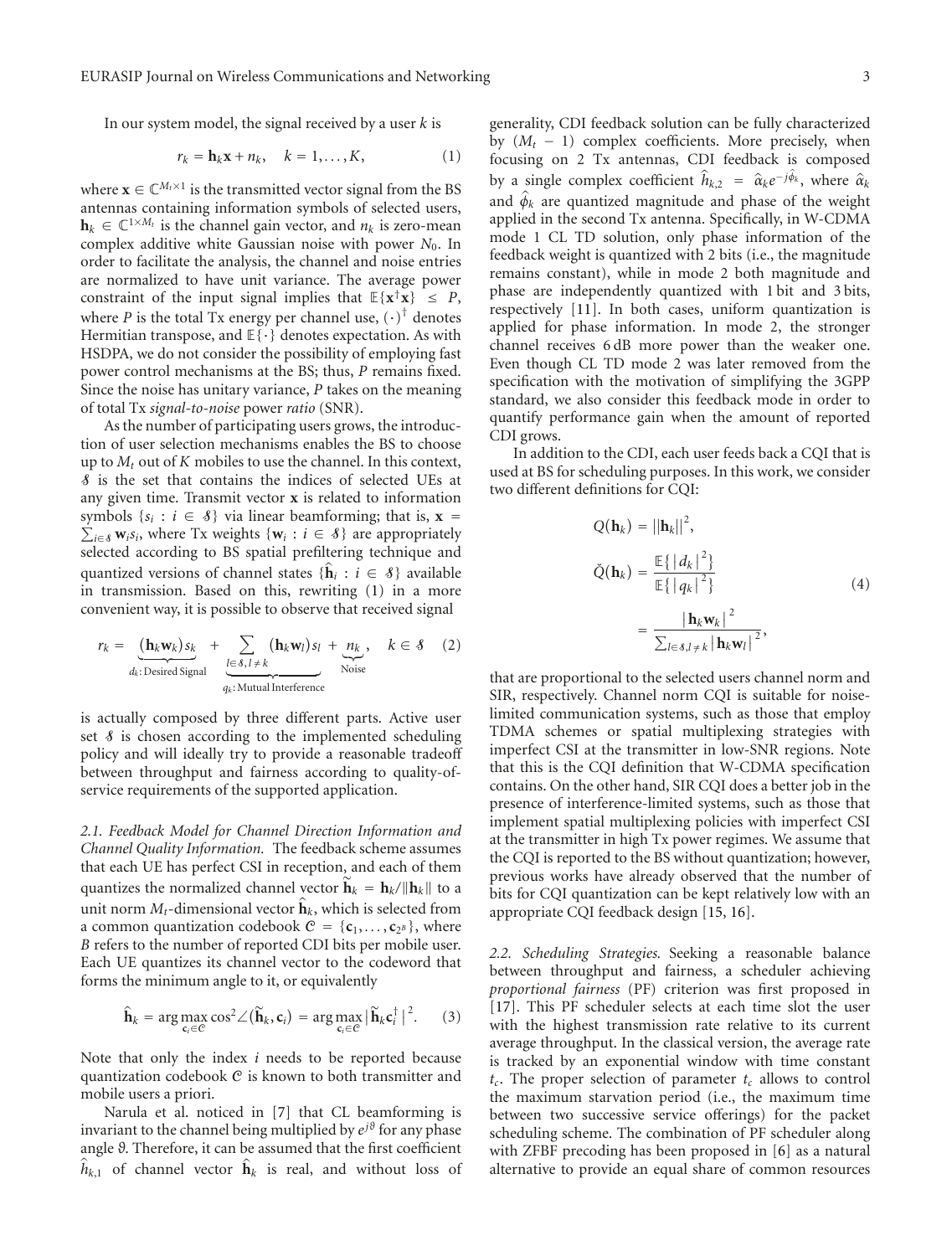among users in a *space-division multiple-access* (SDMA) system with multiuser diversity. Even though important results on tradeoffs between throughput and fairness have been reported, no closed-form formula for sum-rate performance has been provided since PF algorithm is hard to analyze. Keeping this in mind, we will study the behavior of simpler schemes that will allow us to derive closedform expressions for the performance of ZFBF-PF when  $t_c$  is tuned to maximize system throughput or fairness, respectively.

Optimal user set solution in terms of throughput demands an exhaustive search over all possible groups with up to  $M_t$  out of  $K$  members at a time, taking into account their spatial compatibility and CQI. In order to avoid this search in the presence of many users, suboptimal *semiorthogonal user selection* (SUS) procedure was used instead as an accurate approximation for ZFBF-PF upper bound, see [6, 10]. On the other hand, we use pure *orthogonal round-robin* (ORR) scheme proposed in [12] as a simple lower bound for ZFBF-PF when CSI is not taken into account to perform scheduling. We note that the idea behind pure ORR scheme is simple. Select both, primary and secondary users in round-robin (RR) taking into account their spatial compatibility. Since primary user is selected according to its waiting time at the BS, all active users will have an explicit guarantee to be scheduled at least one time in a round.

2.3. Zero-Forcing Beamforming Scheme. Let  $\hat{H}(\delta)$  =  $\left[\hat{\mathbf{h}}_{\pi(1)}^T, \ldots, \hat{\mathbf{h}}_{\pi(|\delta|)}^T\right]^T$  be the concatenated unit norm quantized vectors of selected users in set  $\mathcal{S} = {\pi(1), \dots, \pi(|\mathcal{S}|)}$ , where  $(\cdot)^T$  denotes vector transpose. The ZFBF matrix is given by the pseudoinverse of the channel as

$$
\mathbf{W}(\mathcal{S}) = \hat{\mathbf{H}}(\mathcal{S})^{+} = \hat{\mathbf{H}}(\mathcal{S})^{\dagger} [\hat{\mathbf{H}}(\mathcal{S}) \hat{\mathbf{H}}(\mathcal{S})^{\dagger}]^{-1}, \quad (5)
$$

where Tx weight  $\mathbf{w}_{\pi(i)} \in \mathbb{C}^{M_t \times 1}$ , obtained by normalizing the *i*th column of **W**, represents Tx weight for user  $\pi(i)$ . In ZFBF, Tx weights satisfy orthogonality criterion in transmission; that is,  $\mathbf{h}_j \mathbf{w}_i = 0$  for  $i, j \in \mathcal{S}, j \neq i$ . Even though ZFBF is not the optimal choice among all possible LBF schemes, we focus on it because its analytical simplicity enables to obtain closed-form expressions for achievable sum-rate that are asymptotically optimal as the Tx power grows. Note that when the number of users *K* is large and the codebook contains orthogonal codewords (such as W-CDMA CL  $\text{modes}$ ,  $\mathbf{W}(\mathcal{S}) = \mathbf{H}(\mathcal{S})^{\dagger}$ .

## **3. Achievable Rate per Beam without Exploiting Multiuser Diversity**

This section derives a closed-form expression for the achievable rate per user (beam) when BS simultaneously transmits to a pair of spatial-compatible UEs (i.e., semiorthogonal in terms of their quantized CDI) without considering CQI reports to perform scheduling. The derived expression is used in Section 6 to quantify the actual system throughput of pure ORR and hybrid ORR proposals as well.

*3.1. Probability Distributions of Desired Signal and Mutual Interference.* Following the model (2) we construct two RVs,

$$
X_k = \left| \mathbf{h}_k \mathbf{w}_k \right|^2, \qquad Y_k = \left| \mathbf{h}_k \mathbf{w}_l \right|^2. \tag{6}
$$

Here, the first RV gives the desired signal energy while the second RV represents the contribution of mutual interference due to simultaneous transmission. In these equations,  $\mathbf{w}_k = \mathbf{h}_k^{\dagger}$  is the Tx weight vector that maximizes received energy for user *k* (i.e., the best Tx weight), while  $\mathbf{w}_l = \mathbf{h}_l^{\mathsf{T}}$  is the Tx weight vector that minimizes received energy of the same user (i.e., worst Tx weight). In the coming sections, we deduce usable formulae for achievable rates in different cases based on modeling the distributions of  $X_k$  and  $Y_k$ , denoted by  $f_x(x)$  and  $f_y(y)$ , by chi-square  $(\chi^2)$  distribution approximations. To justify this claim, we use Nakagami's distribution [18]

$$
f(\gamma) = \frac{1}{\Gamma(\mathcal{F})} \left(\frac{\mathcal{F}}{\mathcal{G}}\right)^{\mathcal{F}} \gamma^{\mathcal{F}-1} e^{-(\mathcal{F}/\mathcal{G})\gamma} \tag{7}
$$

as an accurate approximation to model the signal energy behavior of our RVs, where  $\Gamma(\cdot)$  denotes the Gamma function and

$$
\mathcal{G} = \mathbb{E}\{\gamma\}, \qquad \mathcal{F} = \frac{\mathcal{G}^2}{\mathbb{E}\{(\gamma - \mathcal{G})^2\}} \tag{8}
$$

represent the so-called SNR gain and fading figure, respectively. Note that the SNR gain provides information on the coherent combining gain, whereas the fading figure indicates the degree of signal variation. If  $\mathcal{F} \in \mathbb{N}$ , then  $f(\gamma)$  is the normalized  $\chi^2$ -distribution with  $r = 2\mathcal{F}$  degrees of freedom. If we select Tx weights randomly, then there is neither coherent combining power gain (i.e.,  $\mathcal{G} = 1$ ), nor Tx diversity gain (i.e.,  $\mathcal{F} = 1$ ). On the other hand, in the presence of unquantized Tx weights, full Tx beamforming gain is achieved (i.e.,  $\mathcal{G} = 2$  and  $\mathcal{F} = 2$ ).

According to the analysis presented in Appendix A.2, the first-order corrected version when approximating  $f_x(x)$  by an *χ*2-distribution with 4 degrees of freedom is given by

$$
f_x(x) \approx \left(\frac{2}{g_x}\right)^2 x e^{-(2/g_x)x} (b_2 x^2 + b_1 x + b_0),
$$
  

$$
b_0 = 2\left(\frac{\mathbb{E}\{X_k^2\}}{g_x^2} - 1\right), \quad b_1 = \frac{2(1 - b_0)}{g_x}, \quad b_2 = -\frac{2(1 - b_0)}{(3g_x^2)}.
$$
 (9)

Similarly, Appendix A.1 derives the first-order corrected version when  $f_y(y)$  is approximated by an exponential distribution (i.e.,  $\chi^2$ -distribution with 2 degrees of freedom). In this case,

$$
f_y(y) \approx \left(\frac{1}{\theta_y}\right) e^{-(1/\theta_y)y} (a_2 y^2 + a_1 y + a_0),
$$
  

$$
a_0 = \frac{\mathbb{E}\{Y_k^2\}}{(2\theta_y^2)}, \quad a_1 = \frac{2(1 - a_0)}{\theta_y}, \quad a_2 = -\frac{(1 - a_0)}{(2\theta_y^2)}.
$$
 (10)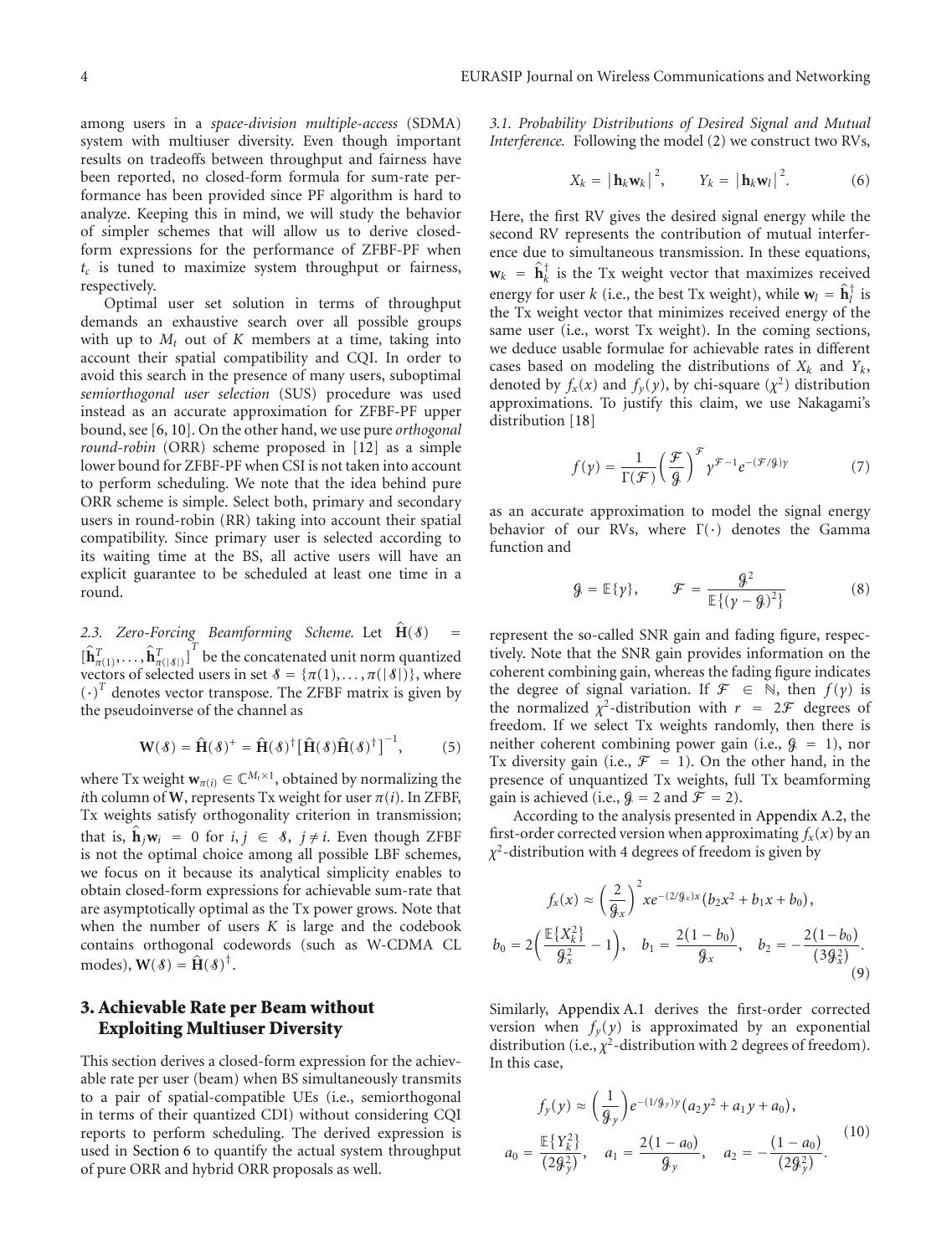*3.2. Probability Distribution Approximations with Deterministic Codebook Design.* Let us assume that CDI codebook is selected using a deterministic design with fixed number of bits to quantize the gain and phase portions of each channel independently, see Section 2.1. Then, each weight vector admits an orthogonal counterpart. Hence, for any weight **w***k*, there exists a weight  $\mathbf{w}_l$  such that  $\mathbf{w}_k^{\dagger} \mathbf{w}_l = 0$ . Note that while beams are orthogonal in transmission, the orthogonality is lost in the receiver because Tx weights are selected based on quantized versions of actual channel direction **h***<sup>k</sup>*. After working out (6), we arrive at

$$
X_{k} = |w_{1,k}|^{2} |h_{k,1}|^{2} + |w_{2,k}|^{2} |h_{k,2}|^{2}
$$
  
+2|w\_{1,k}| |w\_{2,k}| |h\_{k,1}| |h\_{k,2}| \cos \varphi\_{k},  

$$
Y_{k} = |w_{2,k}|^{2} |h_{k,1}|^{2} + |w_{1,k}|^{2} |h_{k,2}|^{2}
$$
  
-2|w\_{1,k}| |w\_{2,k}| |h\_{k,1}| |h\_{k,2}| \cos \varphi\_{k}, (11)

where  $\varphi_k = \angle(h_{k,1}) - \angle(h_{k,2}) + \hat{\varphi}_k$  is the phase difference between both channel gains after applying the corresponding Tx weight vector. Let us denote by  $Z_k$  the sum of  $X_k$  and  $Y_k$ . Then, we find by (11) that

$$
Z_k = X_k + Y_k = |h_{k,1}|^2 + |h_{k,2}|^2 \tag{12}
$$

follows an  $\chi^2$ -distribution with 4 degrees of freedom and mean  $\mathbb{E}\{Z_k\} = 2$ .

The SNR gains and fading figures for both W-CDMA CL TD modes are derived analytically in Appendix B, see Table 1. According to these results, fading figures  $\mathcal{F}_x \approx 2$ and  $\mathcal{F}_y \approx 1$  in the both CL TD methods. This indicates that the shapes of distributions  $f_x(x)$  and  $f_y(y)$  are close to  $\chi^2$ -distribution with  $r_x = 4$  and  $r_y = 2$  degrees of freedom, respectively. ( A similar procedure can be used to compute both SNR gains and fading figures when the BS is equipped with more than two Tx antennas, with the only difference that mutual interference would become the sum of  $(M_t - 1)$  i.i.d. RVs in this situation.) It has already been observed in [12] that these approximations greatly simplify the computation of closed-form expressions for achievable sum-rate. However, in order to have a better distribution fitting, we propose to use the first-order correction for *χ*2-distribution approximation, as detailed in Appendix A. Coefficients *ai* and *bi* for both CL TD feedback modes have been derived analytically based on the first two raw moments of RVs  $X_k$  and  $Y_k$ . These moments are computed in Appendix B, and coefficients are presented in Table 2.

*3.3. Achievable Rate for Spatial Multiplexing with CDI and No CQI.* When BS applies SDMA to simultaneously serve a pair of UEs that report orthogonal CDI codewords (no CQI), the achievable rate per user when Tx power is evenly divided between both users (i.e., *P/*2) is

$$
C_k(P) = \mathbb{E}\left\{\log_2\left(1 + \frac{(1/2)PX_k}{(1/2)PY_k + N_0}\right)\right\}
$$
(13)

$$
= \log_2(e) \left[ \mathbb{E} \{ \log_e (Z_k + N'_0) \} - \mathbb{E} \{ \log_e (Y_k + N'_0) \} \right],
$$
\n(14)

Table 1: SNR gains and fading figures in case of CL TD mode 1 and 2.

| (a) SNR gains                      |                          |                                |  |  |
|------------------------------------|--------------------------|--------------------------------|--|--|
|                                    | Mode 1                   | Mode 2                         |  |  |
| G <sub>x</sub>                     | $1 + \sqrt{\frac{1}{2}}$ | $1.3 + 1.6 \sin \frac{\pi}{8}$ |  |  |
| $\mathcal{G}_y$                    | $\frac{1}{2}$            | $0.7 - 1.6 \sin \frac{\pi}{8}$ |  |  |
|                                    | (b) Fading figures       |                                |  |  |
|                                    | Mode 1                   | Mode 2                         |  |  |
|                                    | 1.9104                   | 1.9919                         |  |  |
| $\mathcal{F}_x$<br>$\mathcal{F}_y$ | 0.7714                   | 0.6816                         |  |  |

TABLE 2: Coefficients for first-order correction  $\chi^2$ -approximation with CL TD mode 1 and 2.

|  | (a) $f_x(x)$ approximation |  |
|--|----------------------------|--|
|  |                            |  |

|       | Mode 1    | Mode 2    |
|-------|-----------|-----------|
| $b_0$ | 1.0469    | 1.0041    |
| b1    | $-0.0549$ | $-0.0043$ |
| $b_2$ | 0.0107    | 0.0007    |

(b) *fy* (*y*) approximation

|                | Mode 1    | Mode 2    |
|----------------|-----------|-----------|
| $a_0$          | 1.1481    | 1.2336    |
| $a_1$          | $-1.0116$ | $-5.3265$ |
| a <sub>2</sub> | 0.8634    | 15.1827   |

where  $N'_0 = 2N_0/P$ . Based on the fact that  $Z_k$  is  $\chi^2$  distributed with 4 degrees of freedom  $(g_z = 2)$ ,

$$
\mathbb{E}\{\log_e(Z_k + N'_0)\} = \int_0^\infty \log_e(z + N'_0) z e^{-z} \, dz. \tag{15}
$$

At this stage, we use the relation derived in Appendix C

$$
\int_0^\infty \log_e(y+c)\beta(\beta\gamma)^n e^{-\beta\gamma} \, d\gamma = n! \bigg[ \log_e(c) + e^{\beta c} \sum_{i=0}^n E_{i+1}(\beta c) \bigg],\tag{16}
$$

where  $E_n(z)$  represents the exponential integral function of order *n*, see (5.1.4) of [19]. After combining (15) and (16), we obtain

$$
\mathbb{E}\left\{\log_e(Z_k+N'_0)\right\}=\log_e(N'_0)+e^{N'_0}\big[E_1(N'_0)+E_2(N'_0)\big].\tag{17}
$$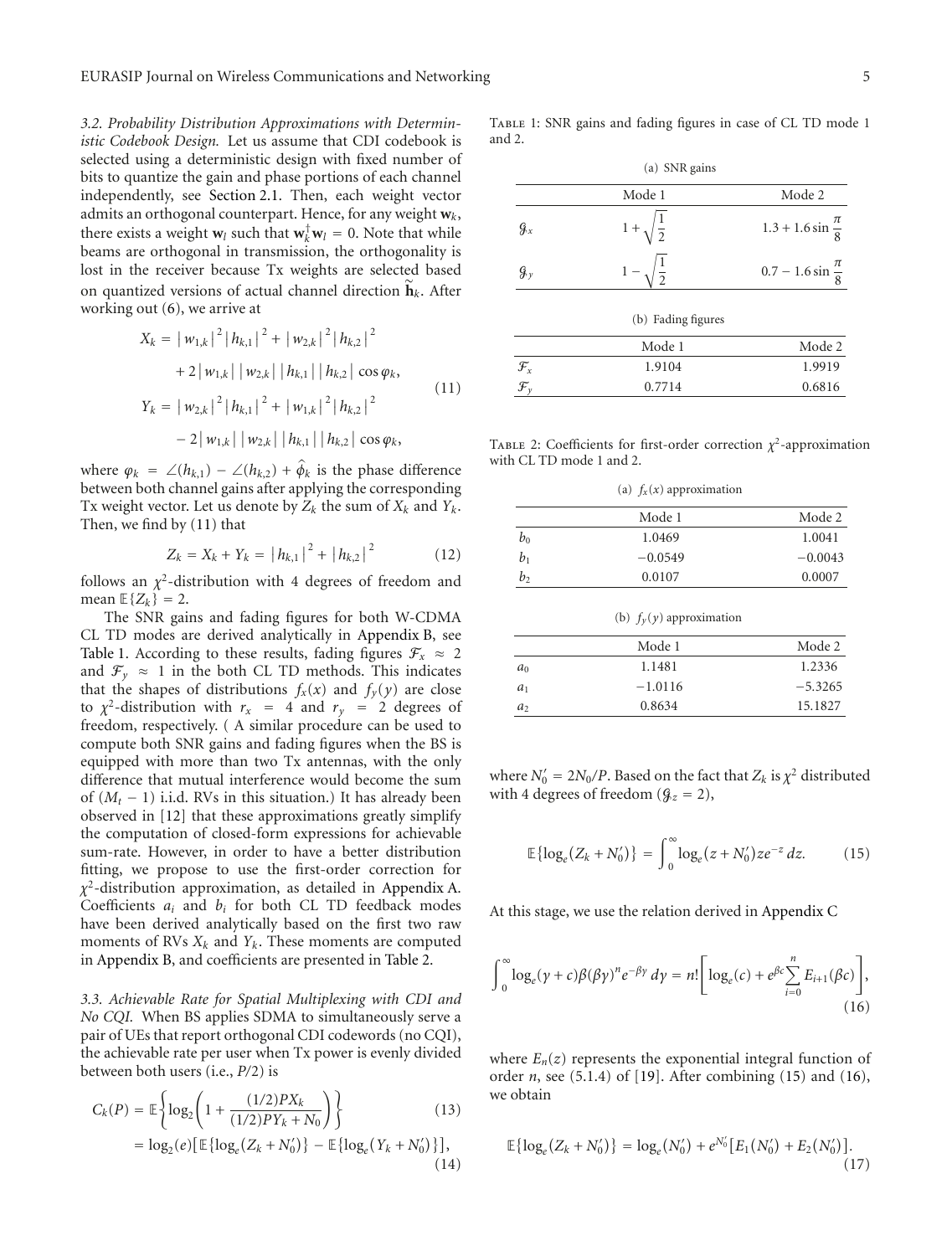To compute the latter expectation in (14), we use approximation (10) and formula (16), that is,

$$
\mathbb{E}\{\log_e(Y_k + N'_0)\}\
$$
\n
$$
\approx \int_0^\infty \log_e(y + N'_0) \left(\frac{1}{g_y}\right) e^{-(1/g_y)y} (a_2 y^2 + a_1 y + a_0) dy
$$
\n
$$
= (2a_2 g_y^2 + a_1 g_y + a_0) \left[ \log_e(N'_0) + e^{N'_0/g_y} E_1\left(\frac{N'_0}{g_y}\right) \right]
$$
\n
$$
+ (2a_2 g_y^2 + a_1 g_y) e^{N'_0/g_y} E_2\left(\frac{N'_0}{g_y}\right) + (2a_2 g_y^2) e^{N'_0/g_y} E_3\left(\frac{N'_0}{g_y}\right),
$$
\n(18)

where coefficients  $a_i$  and SNR gain  $\mathcal{G}_y$  depend on the number of bits assigned to report CDI to the transmitter (see Tables 2 and 1). Replacing (17) and (18) in (14), final approximation to estimate the achievable rate per beam with only CDI feedback is obtained.

*3.3.1. Low-SNR Regime.* Assume that Tx power is small. Then, after applying Taylor series expansion in (13), we find that

$$
C_k(P) \approx \log_2(e) \frac{1}{2} \frac{P}{N_0} \mathbb{E} \{ X_k \}, \quad P \ll N_0. \tag{19}
$$

Hence, achievable rate of an individual user decays linearly with Tx power in a low-SNR regime.

*3.3.2. High-SNR Regime.* As expected, proposed SDMA scheme admits an interference-limited behavior in high Tx power regime since reported CDI is not perfect. A formula for this upper bound is obtained from expression of  $C_k(P)$ , given by (14) combined with (17) and (18), as follows. First, we write all exponential integral functions of order *n >* 1 in terms of  $E_1(z)$  using recursive relationship (5.1.14) of [19], that is,

$$
E_{n+1}(z) = \frac{1}{n} \big[ e^{-z} - z E_n(z) \big], \quad n = 1, 2, .... \tag{20}
$$

Then, we let *P* grow and apply approximation for  $E_1(z)$  that is valid for small *z* values, that is,

$$
E_1(z) \approx -\epsilon_0 - \log_e(z) \quad z \longrightarrow 0. \tag{21}
$$

Here,  $\epsilon_0$  = 0.5772... is Eulers' constant. After these preparations, we find that all terms containing logarithm of *P* vanish, and we are able to compute the final limit when *P* → ∞. It turns out that asymptotic formula admits expression in terms of SNR gain and fading figure as

$$
\lim_{P \to \infty} C_k(P) \approx \log_2(e) \left[ \frac{3\mathcal{F}_y + 1}{4\mathcal{F}_y} - \log_e(\mathcal{G}_y) \right]. \tag{22}
$$

According to this formula, asymptotic upper bounds are equal to 3*.*3211 and 5*.*1223 bps/Hz for CL TD modes 1 and 2, respectively.

*3.4. Achievable Rate for Single User Transmission with CDI and No CQI.* For comparison purposes, we also introduce a single user approach (or TDMA scheme), where all Tx power is assigned to a single user in RR fashion. In this situation, achievable rate becomes

$$
C^{\text{TDMA}}(P) = \mathbb{E}\left\{\log_2\left(1 + \frac{PX_k}{N_0}\right)\right\}
$$

$$
= \log_2(e)\left[\mathbb{E}\left\{\log_e\left(X_k + \frac{N_0}{P}\right)\right\} - \log_e\left(\frac{N_0}{P}\right)\right].
$$
(23)

Here, we could use first-order corrected distribution  $f_x(x)$ according to (9), but from Table 2 we find that  $b_0 \approx 1$  and  $b_1, b_2 \approx 0$  for both CL TD feedback modes. Hence,

$$
\mathbb{E}\left\{\log_e\left(X_k + \frac{N_0}{P}\right)\right\} \approx \int_0^\infty \log_e\left(x + \frac{N_0}{P}\right) \left(\frac{2}{\mathcal{G}_x}\right)^2 x e^{-(2/\mathcal{G}_x)x} dx\tag{24}
$$

and we can apply relation (16) to derive the final closed-form expression

$$
C^{\text{TDMA}}(P) \approx \log_2(e)e^{(2N_0)/(P\theta_x)} \left[ E_1\left(\frac{2N_0}{P\theta_x}\right) + E_2\left(\frac{2N_0}{P\theta_x}\right) \right],\tag{25}
$$

where SNR gain  $\mathcal{G}_x$  depends on the number of bits used for CDI quantization, see Table 1.

*3.4.1. Low-SNR Regime.* Applying Taylor series expansion in (23), we arrive to an approximation that resembles the one presented in (19). Based on this, it is possible to conclude that achievable rate admit linear dependence on Tx power when SNR is low.

*3.4.2. High-SNR Regime.* Rewriting  $E_2(\cdot)$  in (25) using recursive formula (20) and considering approximation (21), we see that

$$
C^{\text{TDMA}}(P) \approx \log_2(e) \left[ 1 - \epsilon_0 - \log_e \left( \frac{2N_0}{P g_x} \right) \right]
$$
  

$$
\approx \log_2 \left( \frac{P}{N_0} \right) + \log_2(g_x), \quad P \gg N_0.
$$
 (26)

Thus, achievable rate increases logarithmically with the Tx power when SNR is high. As expected, the use of CL TD provides an additional logarithmic SNR gain in this case.

## **4. Achievable Rate per Beam When Exploiting Multiuser Diversity**

When the number of active users is large, there exist with high probability more than one user reporting any given CDI codeword. In this situation, the best strategy in terms of throughput is to select the UE with the best CQI among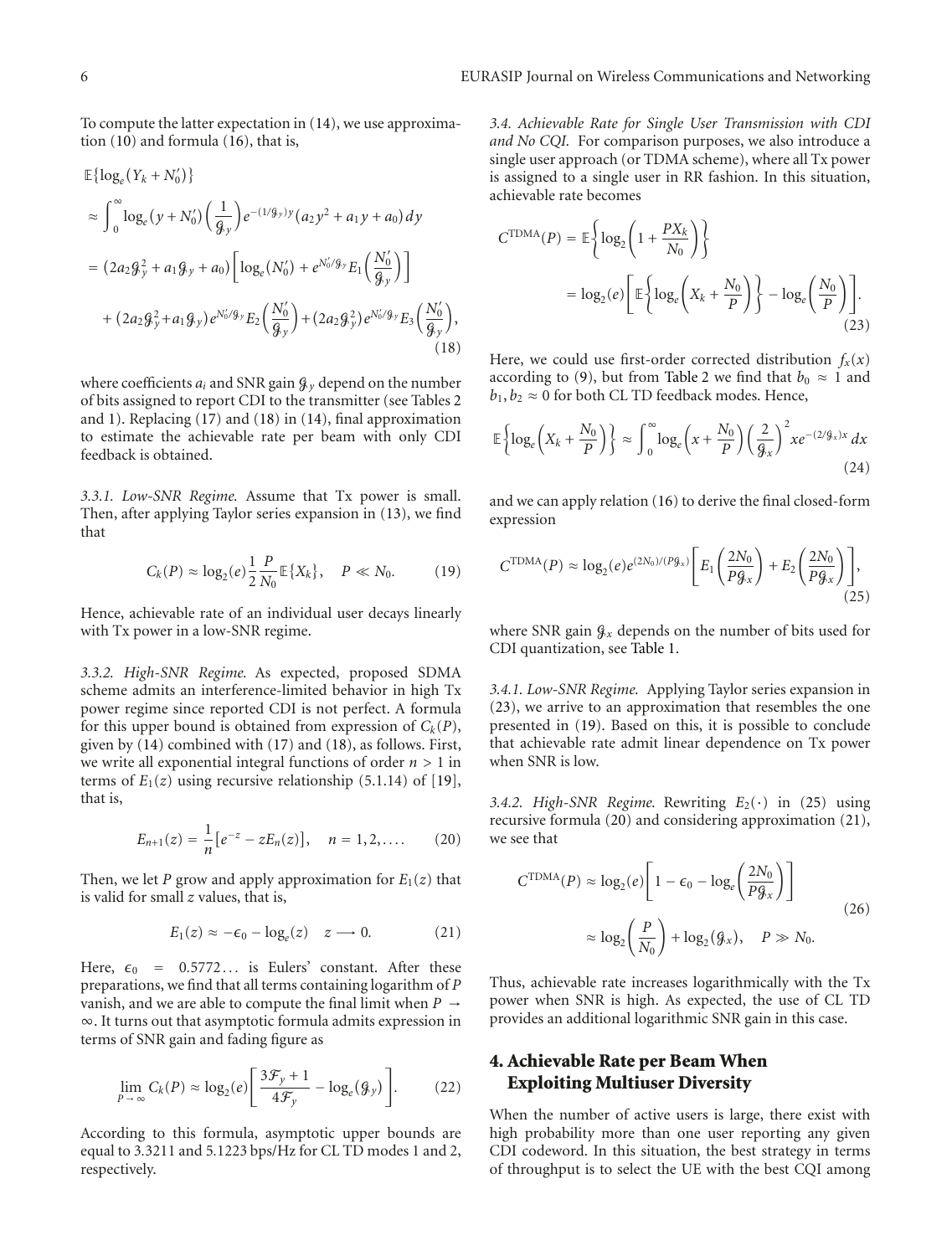all users with identical CDI. In this section, we extend the previous analysis to a scenario where the BS exploits users CQI to reap multiuser diversity gain. Derived expressions are used in Section 6 to quantify the actual system throughput of ZFBF-SUS and hybrid ORR proposals as well.

*4.1. Alternative RVs to Study the Effect of CQI Feedback.* According to the model introduced in Section 2.1, each UE feeds back a quantized version of its CDI selected from a common codebook. Thus, we construct the following two RVs:

$$
\widetilde{X}_k = \left| \widetilde{\mathbf{h}}_k \mathbf{w}_k \right|^2 = \frac{1}{\|\mathbf{h}_k\|^2} \left| \mathbf{h}_k \mathbf{w}_k \right|^2 = \frac{X_k}{Z_k},
$$
\n
$$
\widetilde{Y}_k = \left| \widetilde{\mathbf{h}}_k \mathbf{w}_l \right|^2 = \frac{1}{\|\mathbf{h}_k\|^2} \left| \mathbf{h}_k \mathbf{w}_l \right|^2 = \frac{Y_k}{Z_k}.
$$
\n(27)

In our model both, channel direction  $h_k$  and channel magnitude  $\|\mathbf{h}_k\|$  are independent. Therefore, Tx weight vector  $w_k$  (and  $w_l$ ) does not depend on the channel strength. Thus, it is possible to conclude that both  $\tilde{X}_k$  and  $\tilde{Y}_k$  are independent with respect to  $Z_k$ . This property will be useful when deriving performance behavior for the different SDMA schedulers that will be analyzed.

*4.2. Achievable Rate for Spatial Multiplexing with CDI and Channel Norm CQI.* In this part, we analyze the effect of exploiting multiuser diversity when CQI reports are proportional to the channel norm (i.e.,  $Q(\mathbf{h}_k) = ||\mathbf{h}_k||^2$  $Z_k$ ). The procedure consists of selecting the user with the largest channel norm among all the users that report a given CDI codeword. The analysis that we apply here is similar to the one already employed in Section 3.3. However, the main difference is found in the modeling of the desired signal and mutual interference, that become  $Z_{(n)}\tilde{X}_k$  and  $Z(n)$ *Y*<sup>*k*</sup>, respectively, with  $Z(n) = \max_{i=1,\dots,n} Z_i$ . Based on these considerations, the achievable rate per beam when there are *n* users reporting the same CDI codeword is

$$
C_{(n)}^{\text{Norm}}(P) = \mathbb{E}\left\{\log_2\left(1 + \frac{(1/2)PZ_{(n)}\tilde{X}_k}{(1/2)PZ_{(n)}\tilde{Y}_k + N_0}\right)\right\}
$$
(28)

$$
= \log_2(e) \big[ \mathbb{E} \{ \log_e (Z_{(n)} + N'_0) \} - \mathbb{E} \{ \log_e (Z_{(n)} \widetilde{Y}_k + N'_0) \} \big],
$$
\n(29)

where  $Z(n)$  is the largest order statistic of *n independent* and *identically distributed* (i.i.d.)  $\chi^2$  RVs with 4 degrees of freedom (G*<sup>z</sup>* = 2). Based on this, the *probability distribution function* (PDF) of  $Z_{(n)}$  becomes

$$
f_{z_{(n)}}(z) = \frac{\partial}{\partial z} [F_{z_{(n)}}(z)] = n [F_{z_{(n-1)}}(z)] f_z(z), \quad (30)
$$

where  $F_{z(n)}(z)$  is the corresponding highest *cumulative distribution function* (CDF) given by

$$
F_{z_{(n)}}(z) = \sum_{k=0}^{n} (-1)^k {n \choose k} e^{-zk} (1+z)^k.
$$
 (31)

At this stage, combining PDF expression (30) along with relation (16), we are now able to compute

$$
\mathbb{E}\{\log_e(Z_{(n)} + N'_0)\} = \int_0^\infty \log_e(z + N'_0) f_{z_{(n)}}(z) dz
$$
  

$$
= \sum_{k=1}^n (-1)^{k+1} {n \choose k} \sum_{l=1}^k L_{k,l}(N'_0),
$$
  

$$
L_{k,l}(N'_0) = \left[\frac{(k-1)!}{(k-l)!} \frac{l}{k^l}\right]
$$
  

$$
\times \left\{\left[\sum_{m=1}^{l+1} E_m(kN'_0)e^{kN'_0}\right] + \log_e(N'_0)\right\}.
$$
  
(32)

We now compute the approximation for the distribution of the resulting mutual interference  $Z(n)Y_k$ . Firstly, based on the fact that RVs  $Z_k$  and  $\tilde{Y}_k$  are independent, we have that

$$
\mathbb{E}\left\{Z_{(n)}\widetilde{Y}_k\right\} = \frac{\mathcal{G}_y}{\mathcal{G}_z} \mathbb{E}\left\{Z_{(n)}\right\} = \frac{\mathcal{G}_y}{2} \mathbb{E}\left\{Z_{(n)}\right\},
$$
\n
$$
\mathbb{E}\left\{Z_{(n)}^2\widetilde{Y}_k^2\right\} = \frac{\mathbb{E}\left\{Y_k^2\right\}}{\mathbb{E}\left\{Z_k^2\right\}} \mathbb{E}\left\{Z_{(n)}^2\right\} = \frac{\mathbb{E}\left\{Y_k^2\right\}}{6} \mathbb{E}\left\{Z_{(n)}^2\right\},
$$
\n(33)

where the statistics of  $Y_k$  are computed in Appendix B and first two raw moments of RV  $Z(n)$  can be derived analytically based on the PDF information presented in (30) (see [20]):

$$
\mathbb{E}\left\{Z_{(n)}\right\} = \sum_{k=1}^{n} \left[(-1)^{k+1} {n \choose k} \sum_{l=1}^{k} {k \choose l} \frac{l(l+1)!}{k^{l+2}}\right],
$$
\n
$$
\mathbb{E}\left\{Z_{(n)}^{2}\right\} = \sum_{k=1}^{n} \left[(-1)^{k+1} {n \choose k} \sum_{l=1}^{k} {k \choose l} \frac{l(l+2)!}{k^{l+3}}\right].
$$
\n(34)

When dealing with numbers of users that can be handled in realistic scenarios, it is possible to observe that  $\mathcal{F}_{z(n)}\tilde{y} \approx 1$ . However, in order to show that this fading figure does not grow indefinitely with *n*, the following asymptotic upper bound for  $\mathcal{F}_{z(n)}\tilde{y}$  is derived:

$$
\lim_{n \to \infty} \mathcal{F}_{z_{(n)}\tilde{y}} = \lim_{n \to \infty} \frac{\mathbb{E}^2 \{ Z_{(n)} \tilde{Y}_k \}}{\mathbb{E} \{ Z_{(n)}^2 \tilde{Y}_k^2 \} - \mathbb{E}^2 \{ Z_{(n)} \tilde{Y}_k \}}
$$
\n
$$
= \frac{3 \mathcal{G}_y^2}{2 \mathbb{E} \{ Y_k^2 \} - 3 \mathcal{G}_y^2},
$$
\n(35)

based on the fact that  $\mathbb{E}^2 \{Z(n)\} / \text{Var}\{Z(n)\} \rightarrow 0$  as *n* grows. We note that according to this formula, asymptotic upper bounds for this fading figure are equal to 1*.*8838 and 1*.*5509 for CL TD modes 1 and 2, respectively.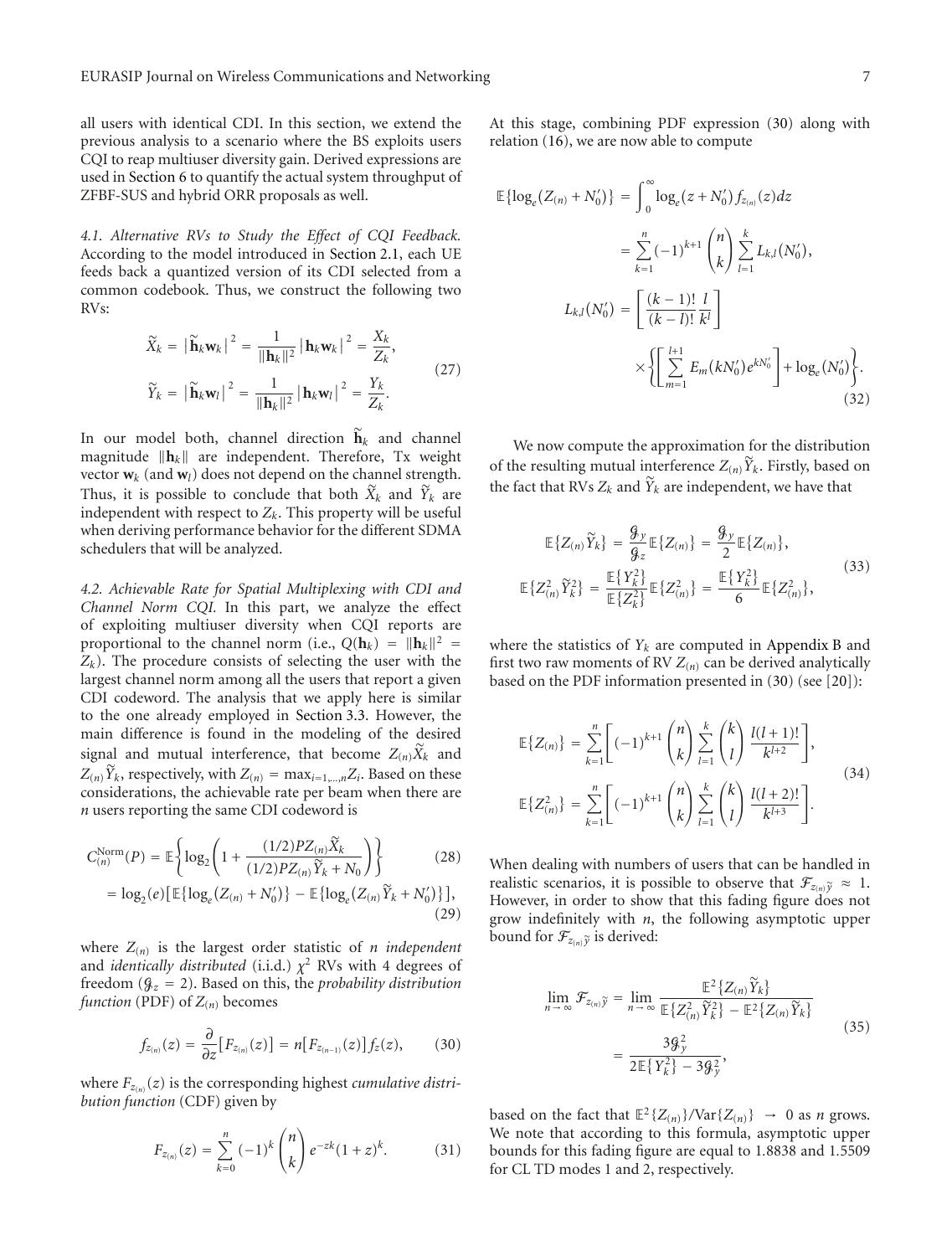At this stage, we use (10) to approximate  $f_{z(n)}\tilde{y}(u)$  in order to compute

$$
\mathbb{E}\{\log_e(Z_{(n)}\tilde{Y}_k + N'_0)\}\n\n\approx \int_0^\infty \log_e(u + N'_0) \left(\frac{1}{\beta_{z_{(n)}}\tilde{y}}\right) e^{-(1/\beta_{z_{(n)}}\tilde{y})u}\n\n\times [a_2^{(n)}u^2 + a_1^{(n)}u + a_0^{(n)}]du\n\n\approx [2a_2^{(n)}\beta_{z_{(n)}}\tilde{y} + a_1^{(n)}\beta_{z_{(n)}}\tilde{y} + a_0^{(n)}]\n\n\times \left[\log_e(N'_0) + e^{N'_0/\beta_{z_{(n)}}\tilde{y}}E_1\left(\frac{N'_0}{\beta_{z_{(n)}}\tilde{y}}\right)\right]\n\n+ [2a_2^{(n)}\beta_{z_{(n)}}\tilde{y} + a_1^{(n)}\beta_{z_{(n)}}\tilde{y}]e^{N'_0/\beta_{z_{(n)}}\tilde{y}}E_2\left(\frac{N'_0}{\beta_{z_{(n)}}\tilde{y}}\right)\n\n+ 2a_2^{(n)}\beta_{z_{(n)}}\tilde{y}e^{N'_0/\beta_{z_{(n)}}\tilde{y}}E_3\left(\frac{N'_0}{\beta_{z_{(n)}}\tilde{y}}\right),
$$
\n(36)

where  $\mathcal{G}_{z_{(n)}}\tilde{y} = \mathbb{E}\{Z_{(n)}\tilde{Y}_k\}$  and coefficients  $a_i^{(n)}$  are derived analytically based on the first two raw moments of RV  $Z(n)$   $\widetilde{Y}_k$ according to

$$
a_2^{(n)} = \frac{2\mathbb{E}\{Y_k^2\}\mathbb{E}\{Z_{(n)}^2\} - 6\mathcal{G}_y^2\mathbb{E}^2\{Z_{(n)}\}}{3\mathcal{G}_y^4\mathbb{E}^4\{Z_{(n)}\}},
$$
  
\n
$$
a_1^{(n)} = \frac{-4\mathbb{E}\{Y_k^2\}\mathbb{E}\{Z_{(n)}^2\} + 12\mathcal{G}_y^2\mathbb{E}^2\{Z_{(n)}\}}{3\mathcal{G}_y^3\mathbb{E}^3\{Z_{(n)}\}},
$$
  
\n
$$
a_0^{(n)} = \frac{1}{3}\frac{\mathbb{E}\{Y_k^2\}\mathbb{E}\{Z_{(n)}^2\}}{3\mathcal{G}_y^2\mathbb{E}^2\{Z_{(n)}\}}.
$$
  
\n(37)

Replacing (32), (36), and (37) in (29), the final closed-form approximation to estimate the achievable rate per beam with CDI and channel norm CQI feedback is obtained.

*4.2.1. Low-SNR Regime.* Applying Taylor series expansion in (28) when the Tx power is low,

$$
C_{(n)}^{\text{Norm}}(P) \approx \log_2(e) \frac{1}{2} \frac{P}{N_0} \mathbb{E} \{Z_{(n)}\} \mathbb{E} \{\widetilde{X}_k\}
$$
\n
$$
= \frac{\mathbb{E} \{Z_{(n)}\}}{\mathbb{E} \{Z_k\}} C_k(P) \quad P \ll N_0. \tag{38}
$$

The asymptotic behavior of the largest order statistic of *n* i.i.d.  $\chi^2$  RVs with  $2M_t$  degrees of freedom has been reported in [15] to be

$$
\mathbb{E}\left\{\gamma_{(n)}\right\} \triangleq \log_e(n) + \log_e\left[\frac{n^{M_t-1}}{(M_t-1)!}\right] + \epsilon_0, \qquad (39)
$$

where notation  $c_n \triangleq d_n$  denotes asymptotic equivalence, defined as  $\lim_{n \to \infty}$  ( $c_n/d_n$ ) = 1. Based on this, multiuser diversity gain in case of channel norm CQI and  $M_t = 2$  is given by

$$
\frac{C_{(n)}^{\text{Norm}}}{C_k} \approx \frac{\mathbb{E}\{Z_{(n)}\}}{\mathbb{E}\{Z_k\}} \stackrel{\circ}{=} \log_e(n) + \frac{1}{2}\epsilon_0 \quad P \ll N_0. \tag{40}
$$

*4.2.2. High-SNR Regime.* A scheduler that relies on channel norm CQI to perform user selection has always the same asymptotic behavior, which does not depend on the number of active users. This is because SIR feedback is not considered for scheduling purposes; therefore, both the desired signal and mutual interference tend to grow with the same proportion as Tx power increases. So, we conclude that the upper bound for any smart scheduling scheme in this situation is identical to the one already obtained in Section 3.3.

*4.3. Achievable Rate for Spatial Multiplexing with CDI and SIR CQI.* The effect of exploiting multiuser diversity when users reports are proportional to the received SIR is analyzed in this part. The procedure consists of scheduling the user with the largest SIR CQI

$$
\breve{Q}(\mathbf{h}_k) = \frac{X_k}{Y_k} = \frac{Z_k - Y_k}{Y_k} = \frac{Z_k(1 - \widetilde{Y}_k)}{Z_k \widetilde{Y}_k} = \frac{1 - \widetilde{Y}_k}{\widetilde{Y}_k},\quad(41)
$$

which reduces to select the user that minimize  $\widetilde{Y}_k$ . Based on this, the achievable rate per beam when there are *n* users reporting the same CDI codeword and SIR CQI is given by

$$
C_{(n)}^{\text{SIR}}(P) = \mathbb{E}\left\{\log_2\left(1 + \frac{(1/2)PZ_k[1 - \tilde{Y}_{(1)}]}{(1/2)PZ_k\tilde{Y}_{(1)} + N_0)}\right)\right\}
$$
  
=  $\log_2(e)[\mathbb{E}\left\{\log_e(Z_k + N'_0)\right\}]$  (42)  
-  $\mathbb{E}\left\{\log_e(Z_k\tilde{Y}_{(1)} + N'_0)\right\}],$ 

where  $\tilde{Y}_{(1)}$  = min<sub>*i*=1,...,*n*</sub>  $\tilde{Y}_i$ . We now need to find out an approximation for the distribution of the mutual interference  $Z_k \tilde{Y}_{(1)}$ . Thus, we first study the behavior of RV  $\tilde{Y}_{(1)}$ .

According to [9, 21], the CDF  $F_{\tilde{y}}(y)$  for any welldesigned codebook satisfies  $F_{\tilde{v}}(y) \geq F_{\tilde{v}}(y)$  for  $0 \leq y \leq 1$ , where

$$
F_{\tilde{y}^*}(y) = \begin{cases} 2^B y^{M_t - 1}, & 0 \le y < 2^{-B/(M_t - 1)}, \\ 1, & y \ge 2^{-B/(M_t - 1)} \end{cases}
$$
(43)

represents quantization error CDF when *quantization cell upper bound* (QUB) approach is employed as a performance upper bound for any CDI codebook design. Based on this, it is possible to observe that the CDF of RV  $\widetilde{Y}_k = 1 - |\widetilde{\mathbf{h}}_k \mathbf{w}_k|^2$ in case of  $M_t = 2$  (and both CL TD feedback modes) will be upper bounded (in all its range) by the CDF of a uniform RV in [0, 2<sup>−</sup>*<sup>B</sup>*]. Since the *k*th-order statistic of *n* uniformly distributed RVs in [0, 1] is Beta distributed according to

$$
f_{u_{(k)}}(u) = \frac{n!}{(k-1)!(n-k)!}u^{k-1}(1-u)^{n-k}, \quad 0 \le u \le 1,
$$
\n(44)

the following expressions for the first two-ordered raw moments result:

$$
\mathbb{E}\{U_{(k)}\} = \frac{k}{n+1},
$$
\n
$$
\mathbb{E}\{U_{(k)}^2\} = \frac{k(k+1)}{(n+1)(n+2)}.
$$
\n(45)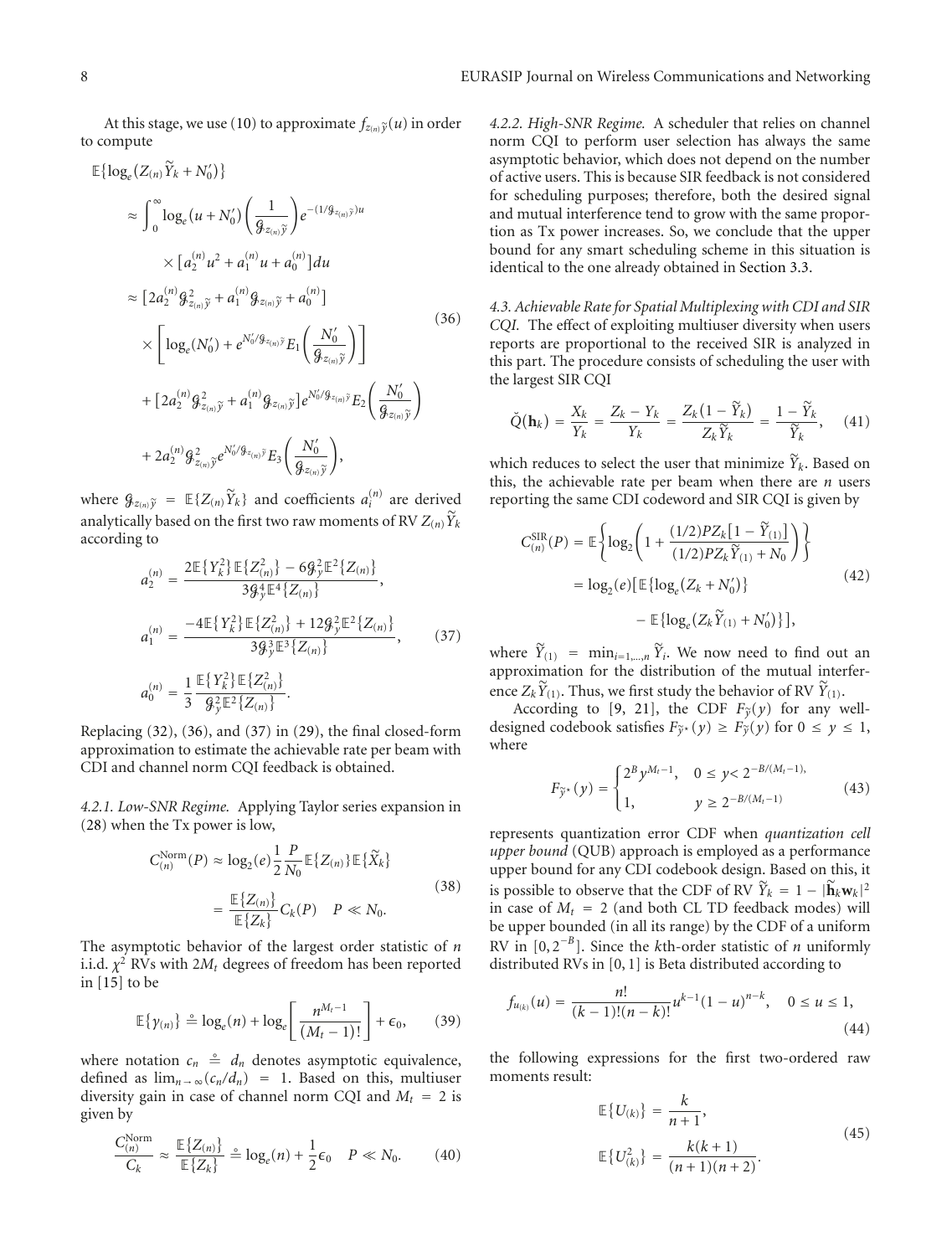Taking into account that RVs  $Z_k$  and  $\widetilde{Y}_k$  are independent, it is possible to lower bound the first two raw moments of mutual interference  $Z_k\widetilde{Y}_{(1)}$  as

$$
\mathbb{E}\left\{Z_k\widetilde{Y}_{(1)}\right\} = \mathcal{G}_z \mathbb{E}\left\{\widetilde{Y}_{(1)}\right\} \gtrapprox 2\left(\frac{1}{2^B}\right) \left[\frac{1}{(n+1)}\right],
$$
\n
$$
\mathbb{E}\left\{Z_k^2\widetilde{Y}_{(1)}^2\right\} \gtrapprox 6\left(\frac{1}{4^B}\right) \left[\frac{2}{(n+1)(n+2)}\right],
$$
\n(46)

where these approximations are asymptotically tight as *n* grows. According to these results, we see that fading figure  $\mathcal{F}_{z\tilde{\gamma}_{(1)}} \approx (n+2)/(2n+1)$ , which is still close to 1 for both CL TD feedback modes when dealing with numbers of users that can be handled in realistic scenarios.

Using first-order corrected version presented in (10) to approximate  $f_{z\tilde{y}_{(1)}}(u)$  by an exponential distribution with parameter  $\mathcal{G}_{z\tilde{\gamma}_{(1)}} = \mathbb{E}\{Z_k\tilde{Y}_{(1)}\}$ , it is possible to see that

$$
\mathbb{E}\{\log_e(Z_k\tilde{Y}_{(1)} + N'_0)\}\n\n\approx \int_0^\infty \log_e(u + N'_0) \left(\frac{1}{\mathcal{G}_z\tilde{y}_{(1)}}\right) e^{-(1/\mathcal{G}_z\tilde{y}_{(1)})u}\n\n\times [\check{a}_2^{(n)}u^2 + \check{a}_1^{(n)}u + \check{a}_0^{(n)}]du\n\n\approx \left[2\check{a}_2^{(n)}\mathcal{G}_{z\tilde{y}_{(1)}}^2 + \check{a}_1^{(n)}\mathcal{G}_z\tilde{y}_{(1)} + \check{a}_0^{(n)}\right]\n\n\times \left[\log_e(N'_0) + e^{N'_0/\mathcal{G}_z\tilde{y}_{(1)}} E_1\left(\frac{N'_0}{\mathcal{G}_z\tilde{y}_{(1)}}\right)\right]\n\n+\left[2\check{a}_2^{(n)}\mathcal{G}_{z\tilde{y}_{(1)}}^2 + \check{a}_1^{(n)}\mathcal{G}_z\tilde{y}_{(1)}\right]e^{N'_0/\mathcal{G}_z\tilde{y}_{(1)}} E_2\left(\frac{N'_0}{\mathcal{G}_z\tilde{y}_{(1)}}\right)\n\n+ 2\check{a}_2^{(n)}\mathcal{G}_{z\tilde{y}_{(1)}}^2e^{N'_0/\mathcal{G}_z\tilde{y}_{(1)}} E_3\left(\frac{N'_0}{\mathcal{G}_z\tilde{y}_{(1)}}\right),
$$
\n(47)

where coefficients  $\breve{a}_i^{(n)}$  are derived analytically based on the first two raw moments of RV  $Z_k \widetilde{Y}_{(1)}$ :

$$
\check{a}_2^{(n)} = (4^{B-2}) \frac{(n-1)(n+1)^2}{(n+2)},
$$
  
\n
$$
\check{a}_1^{(n)} = -(2^{B-1}) \frac{(n-1)(n+1)}{(n+2)},
$$
  
\n
$$
\check{a}_0^{(n)} = \left(\frac{3}{2}\right) \frac{(n+1)}{(n+2)}.
$$
\n(48)

Replacing (17), (47), and (48) in (42), final closed-form approximation to estimate the achievable rate per beam with CDI and SIR CQI feedback is obtained.

*4.3.1. Low-SNR Regime.* Schedulers that rely on SIR CQI to perform user selection do not provide any multiuser diversity gain when Tx power is low. This is because they do not consider channel norm information to carry out decisions.

*4.3.2. High-SNR Regime.* Because the reported SIR CQI is not perfect, the achievable rate still has an interferencelimited behavior in this situation. However, the corresponding asymptotic upper bound grows logarithmically with the number of users. The closed-form expression for this upper bound is obtained replacing SNR gain and fading figure approximations in (22). After some manipulations, final expression

$$
\lim_{P \to \infty} C_{(n)}^{\text{SIR}}(P) \approx \log_2(e) \left( \frac{n + 3/2}{n + 2} \right) + \log_2 \left[ 2^B(n + 1) \right] \tag{49}
$$

results, which reduces to  $B + \log_2(n)$  when the number of participating users is large. Therefore, multiuser selection policy based on SIR CQI provides a logarithmic increase in limiting achievable rate [10]. This is in contrast to previous findings, where system rate improvement due to multiuser diversity effect was only by a factor of a double logarithm with respect to the number of users.

## **5. Short-Term Fairness: Concepts and Performance Metric**

Fairness in wireless networks indicates how equally radio resources are allocated among mobile users. Fairness should always be evaluated within a window in time. Those scheduling algorithms that obtain high fairness over a relatively short-time window are denoted as short-term fair, while the algorithms that obtain high fairness over an infinite-time window are denoted as asymptotically fair. The provision of short-term fairness characteristics for any multiuser diversity scheme is important because networking protocols usually have timers at different protocol layers that interact with each other in an unpredictable manner. An expiration of a timer is a bad event for an end-to-end connection. Such an event is usually interpreted as an indicator of congestion and loss of connectivity [22]. Thus, short-term fairness is always desirable for any packet scheduling procedures that reap multiuser diversity gain.

Several measures of fairness have been introduced in literature. Perhaps the simplest indicator is the so-called *Jain's fairness index* (JFI), introduced in [3] and used in recent papers such as [23] to characterize fairness behavior over a finite horizon:

$$
F_k(W) = \frac{\mathbb{E}_W^2 \{R_k\}}{\mathbb{E}_W \{R_k^2\}} = \frac{\mathbb{E}_W^2 \{R_k\}}{\mathbb{E}_W^2 \{R_k\} + \text{Var}\{R_k\}},
$$
(50)

where  $R_k$  is an RV that describes the amount of resource allocated to user  $k$ ,  $E_W\{R_k\}$  is the expectation calculated within a time window of length *W* (time slots), and Var{*Rk*} is the corresponding variance.

Jain's fairness index has several properties that makes it a suitable fairness measure. For example, the index is continuous and bounded between zero and unity. Moreover, JFI does not depend on the amount of the shared resource and on the number of participating users. The boundedness of JFI aids intuitive understanding of the fairness index. Even though an ideal fair distribution of common resources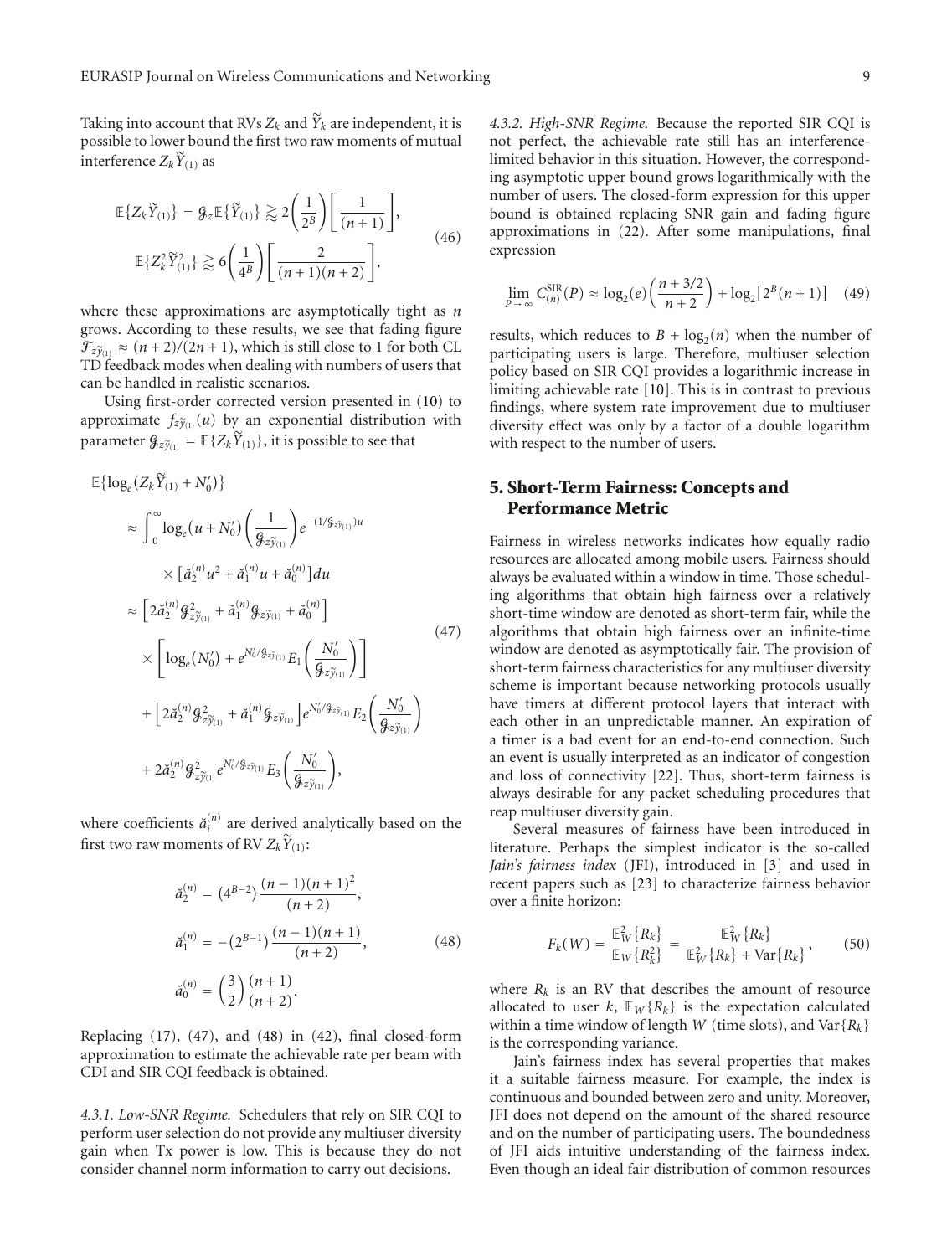would result in an index of 1, values above 0*.*95 are typically considered to indicate excellent fairness properties.

Resource allocation can be measured either in terms of the number of time slots assigned to a given user (within a window), or in terms of the throughput that was experienced by the user in these allocated time slots. However, here we only focus on the latter definition since achieving timeslot fairness in the presence of time-varying channels does not necessary imply a fair allocation of throughput in the assigned time slots. Throughput fairness curves for the different scheduling procedures introduced so far are presented in Section 6.3 with the goal of quantifying the short-term fairness performance that is sacrificed at the expense of obtaining additional multiuser diversity gain in our virtual MIMO system sum rate.

## **6. Performance Evaluation: Throughput-Fairness Behavior in Virtual MIMO**

The actual virtual MIMO system sum rates for three different scheduling procedures and two CQI definitions are studied in this section based on intermediate results derived in Sections 3 and 4. The schedulers select at each time a pair of users that report orthogonal CDI codewords and differ with respect to their usage of CQI in scheduling decisions. Note that in those situations where scheduler fails to find a set of semiorthogonal users, the BS may either schedule transmission to a single user or resign the channel use at that time instant. Even though the former approach is most reasonable for a real-world system implementation, in this work we focus on the latter since we want to provide a representative characterization for TDMA and SDMA schemes when they work independently, leaving aside complex interactions between them that makes sum rate performance difficult to analyze.

*6.1. Virtual MIMO System Sum Rate with CDI and No CQI.* In this part, we consider the case of scheduling a pair of semiorthogonal users when no CQI is available at BS to perform user selection. We work on a simple case, known as pure ORR scheduler [12], where both primary and secondary users are selected in RR. Note that the performance in this case is equivalent to the one observed in case of PF scheduler when window size is tuned to optimize short-term fairness (large throughput tracking window). As expected, achievable sum rate is given by

$$
C^{ORR}(P) = 2C_k(P), \qquad (51)
$$

where closed-form approximation for  $C_k(P)$  was derived in Section 3.3. Virtual MIMO system sum rate for pure ORR scheme is analyzed in Section 6.3. However, we now focus on analyzing the throughput behavior of an individual user when its selection does not take into account CQI reports.

Figure 1 shows the achievable rate (per beam) for pure ORR scheme when the CDI is represented by CL TD modes 1 and 2. The curves correspond to analytical approximation



Figure 1: Achievable rate per beam for two-antenna mode 1 and 2 in the presence of Rayleigh fading and constant Tx power. Solid curves refer to TDMA-RR when total Tx power is normalized to *P/*2. Dashed curves refer to achievable rate per beam for spatial multiplexing with no CQI, and dash-dotted curves represent the asymptotic upper bound behavior presented in (22). In all cases, point values ("∗") were simulated to verify the analytical results.

(51) (dashed curves) along with its corresponding asymptotic upper bounds (dash-dotted lines). The achievable rate for TDMA-RR is also included in these plots (solid lines). To make a fair comparison, Tx power in case of TDMA-RR is equal to the power per beam in case of pure ORR scheduling. As expected, the achievable rate for both TDMA-RR and pure ORR tends to be identical as Tx power decreases.

*6.2. Virtual MIMO System Sum Rate with both CDI and CQI.* Simple hybrid ORR proposals, known as ORR-Norm and ORR-SIR depending on the type of CQI that mobiles report, were introduced in [12] as improved versions of pure ORR scheme. These hybrid schedulers guarantee a certain degree of fairness by selecting the primary user according to its waiting time in transmission and exploit multiuser diversity in the selection of the secondary semiorthogonal user. Thus, achievable sum rate in this situation is now given by

$$
C_{\text{CQI}}^{\text{ORR}}(P,K)
$$
  
=  $C_k(P)$   
+  $\sum_{n=1}^{K-1} \left\{ \left[ \binom{K-1}{n} \left( 2^{-B} \right)^n \left( 1 - 2^{-B} \right)^{K-n-1} \right] C_{(n)}^{\text{CQI}}(P) \right\}.$  (52)

The first term in (52) represents the achievable rate for the primary user selected in RR (Section 3.3), while the second term approximates the achievable rate for the secondary user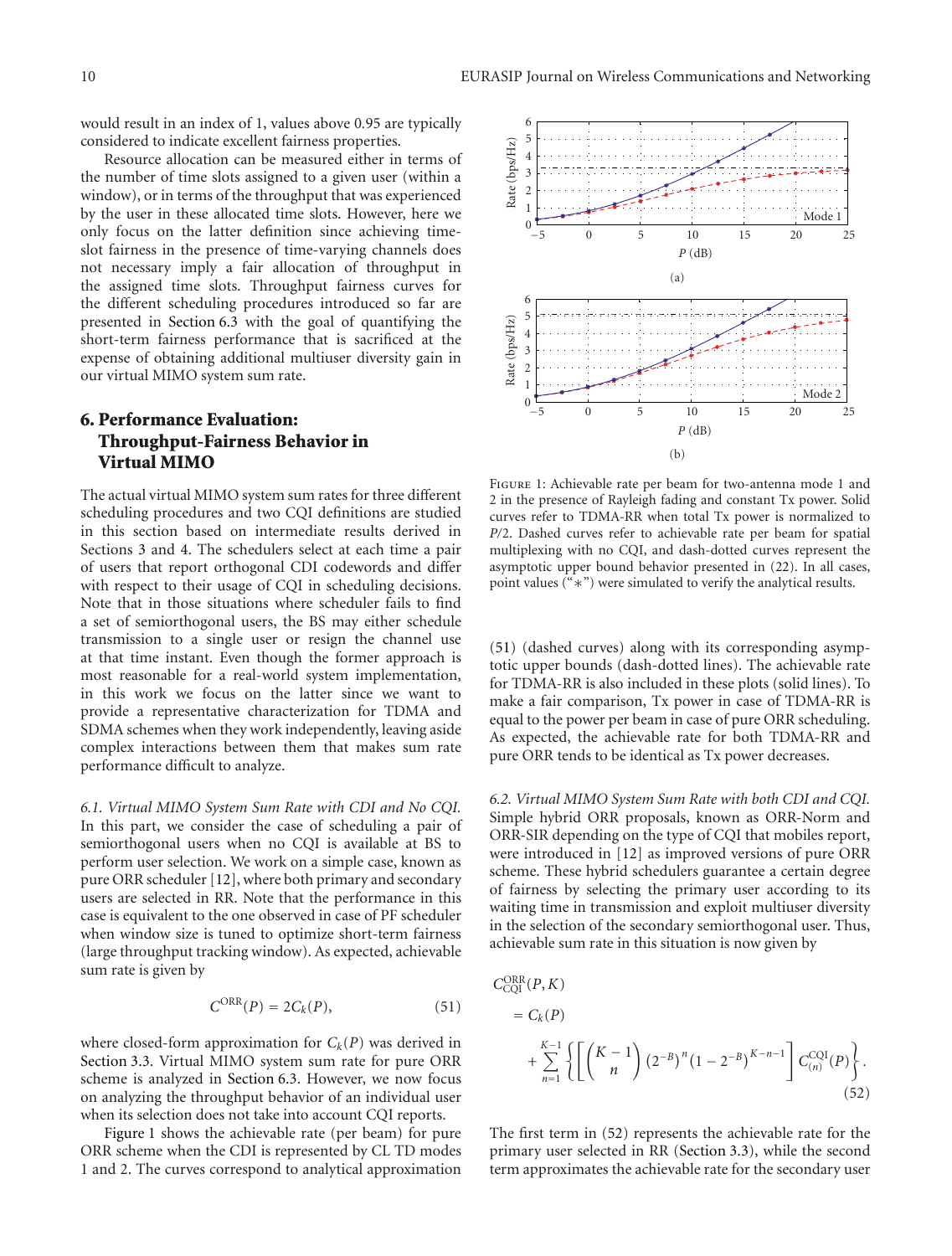

Figure 2: Achievable rate per beam for two-antenna mode 1 and 2 in the presence of Rayleigh fading and constant Tx power. Dashed curves refer to achievable rate per beam for spatial multiplexing with channel norm CQI and different number of users reporting identical CDI (*n* = 1, 2, 4, 8). Dash-dotted curves represent the asymptotic upper bound behavior presented in (22). In all cases, point values ("∗") were simulated to verify the analytical results.



Figure 3: Achievable rate per beam for two-antenna mode 1 and 2 in the presence of Rayleigh fading and constant Tx power. Solid curves refer to TDMA-RR when total Tx power is normalized to *P/*2. Dashed curves refer to achievable rate per beam for spatial multiplexing with SIR CQI and different number of users reporting identical CDI ( $n = 1, 2, 4, 8$ ). In all cases, point values (" $\ast$ ") were simulated to verify the analytical results.



Figure 4: Virtual MIMO system sum-rate for two-antenna mode 1 ( $K = 16$ ) and mode 2 ( $K = 64$ ) in the presence of Rayleigh fading, constant Tx power, and channel norm CQI. Solid curves with stars (" $\star$ ") refer to TDMA-RR, while solid lines with triangles ("∇") correspond to TDMA-BUS. Dashed curves with circles ("∘"), dashed curves with squares (" $\square$ ") and dashed curves with diamonds (" $\diamond$ ") refer to pure ORR (ZFBF-PF throughput lower bound), ORR-Norm and ZFBF-SUS (ZFBF-PF throughput upper bound), respectively. Dash-dotted curves represent the asymptotic upper bound presented in (22). In all cases, point values ("∗") were simulated to verify the analytical results.

selected according to the channel norm CQI (Section 4.2) and SIR CQI (Section 4.3).

Throughput upper bound for ZFBF-PF scheme is achieved when users instantaneous rates are not normalized by their average throughput before performing selection (small throughput tracking window). This is equivalent to choosing the set of users that maximize sum rate at each time slot without considering short-term fairness issues. It has already been observed in Section 2.2 that SUS procedure provides a simple way to obtain a set of semiorthogonal users with large CQI. Based on this, achievable sum rate in this situation can be represented by

$$
C_{\text{CQI}}^{\text{SUS}}(P, K)
$$
  
\n
$$
\lesssim C_{(K)}^{\text{CQI}}(P)
$$
  
\n
$$
+ \sum_{n=1}^{K-1} \left\{ \left[ \binom{K-1}{n} \left( 2^{-B} \right)^n \left( 1 - 2^{-B} \right)^{K-n-1} \right] C_{(n)}^{\text{CQI}}(P) \right\}.
$$
\n(53)

The first term in (53) represents the achievable rate of the user with the best CQI among all active users, while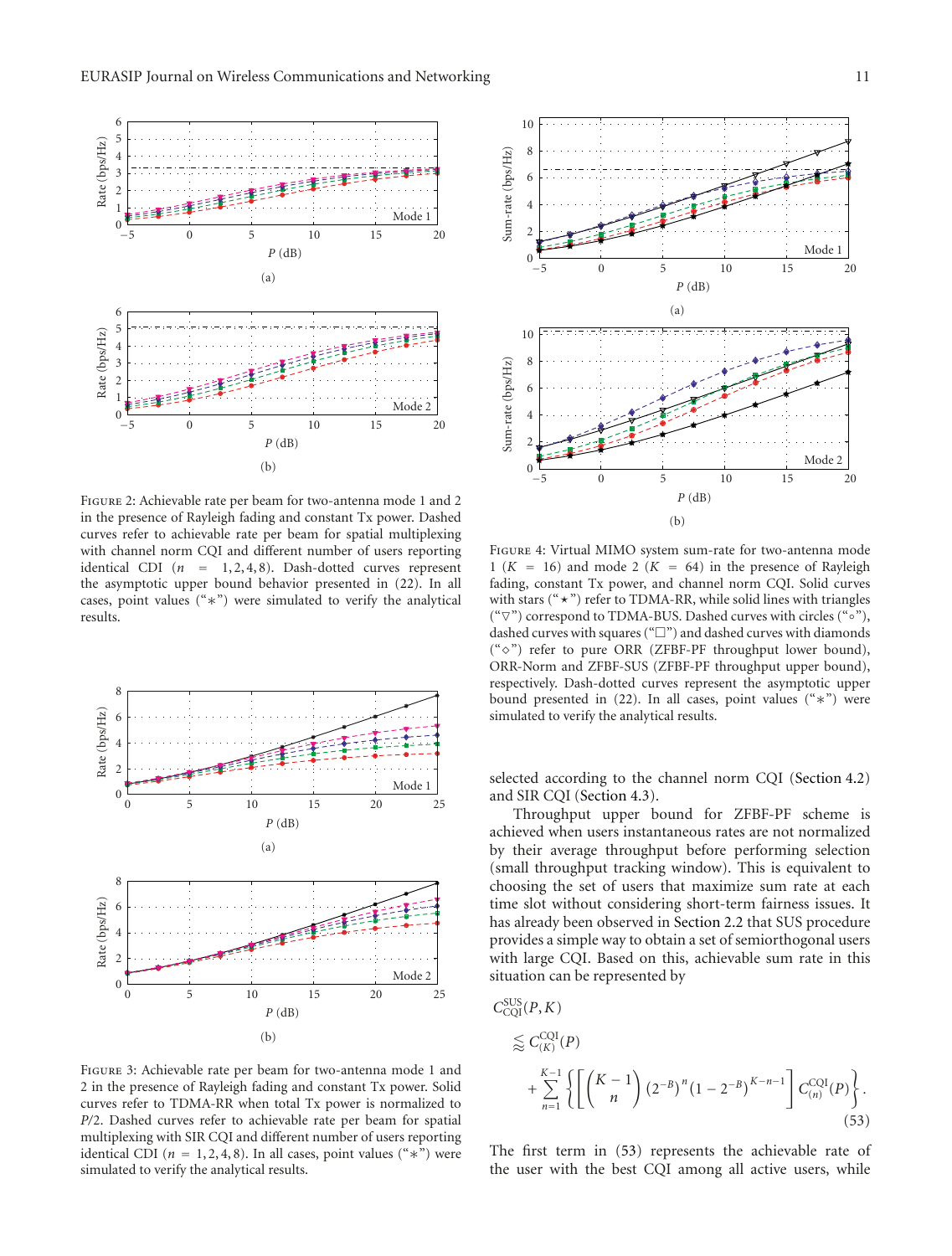



Figure 5: Virtual MIMO system sum-rate for two-antenna mode 1  $(K = 16)$  and mode 2  $(K = 64)$  in the presence of Rayleigh fading, constant Tx power, and SIR CQI. Solid curves with stars (" $\star$ ") refer to TDMA-RR, while solid lines with triangles ( $\degree$  $\triangledown$ ") correspond to TDMA-BUS. Dashed curves with circles ("∘"), dashed curves with squares (" $\square$ ") and dashed curves with diamonds (" $\diamond$ ") refer to pure ORR (ZFBF-PF throughput lower bound), ORR-SIR and ZFBF-SUS (ZFBF-PF throughput upper bound), respectively. In all cases, point values ("∗") were simulated to verify the analytical results.

the second term approximates the achievable rate of the user with the largest CQI among all users that satisfy orthogonality criterion (with respect to the first selected user). Note that final closed-form expression in this case is actually a tight upper bound because now independence assumption between ordered statistics of individual users rates in both terms is no longer valid. Virtual MIMO system sum rates for both hybrid ORR and ZFBF-SUS (both CQI definitions) are analyzed in Section 6.3. We now focus on the achievable rate of an individual user when its selection takes advantage of CQI reports.

Figures 2 and 3 show the achievable rate (per beam) when users are selected based on channel norms CQI and SIR CQI, respectively. These curves correspond to analytical approximations (29) and (42) (dashed curves), along with their simulated point values ("∗"). Again, it is observed that the proposed approximations follow simulated values well for different numbers of users in both CL TD modes. As expected, the use of SIR CQI instead of channel norm CQI provides a better performance at high-SNR regimes.

*6.3. Tradeoff Analysis of Throughput and Fairness in Virtual MIMO Systems.* We are now ready to analyze the interaction

Figure 6: Virtual MIMO system throughput fairness index for twoantenna mode 1 ( $K = 16$ ) and mode 2 ( $K = 64$ ) in the presence of Rayleigh fading, constant Tx power  $(P = 5 dB)$ , and channel norm CQI. Solid curves with stars  $($ "  $\star$ ") refer to TDMA-RR, while solid lines with triangles (" $\nabla$ ") correspond to TDMA-BUS. Dashed curves with circles ("∘"), dashed curves with squares (" $\square$ ") and dashed curves with diamonds (" $\diamond$ ") refer to pure ORR (ZFBF-PF fairness upper bound), ORR-Norm and ZFBF-SUS (ZFBF-PF fairness lower bound), respectively.

between overall system throughput and short-term throughput fairness that the different channel-aware scheduling procedures introduced so far are able to provide. In this context, Figures 4 and 5 present the actual virtual MIMO system sum rate for pure ORR, hybrid ORR-CQI, and ZFBF-SUS schemes when both channel norm CQI and SIR CQI are exploited, respectively. These curves correspond to analytical approximations (51), (52), and (53), along with their simulated point values ("∗"). In addition, performances of TDMA-RR and TDMA-BUS (i.e., the TDMA scheme that selects the user with the highest channel gain at each time) are also included for the sake of comparison. To complement these plots, Figures 6 and 7 show the short-term fairness behavior for these schemes when using the fairness index introduced in (50) as a performance measure for different time-window horizons.

When analyzing these curves, it is straightforward to observe that, as expected, those schemes that reap higher multiuser diversity gain require a larger window size to achieve a certain degree of throughput fairness. Even though interesting tradeoffs between throughput and fairness can be reported when comparing these figures, perhaps the most important conclusion to highlight is that the simultaneous transmission to a set of smartly selected users provides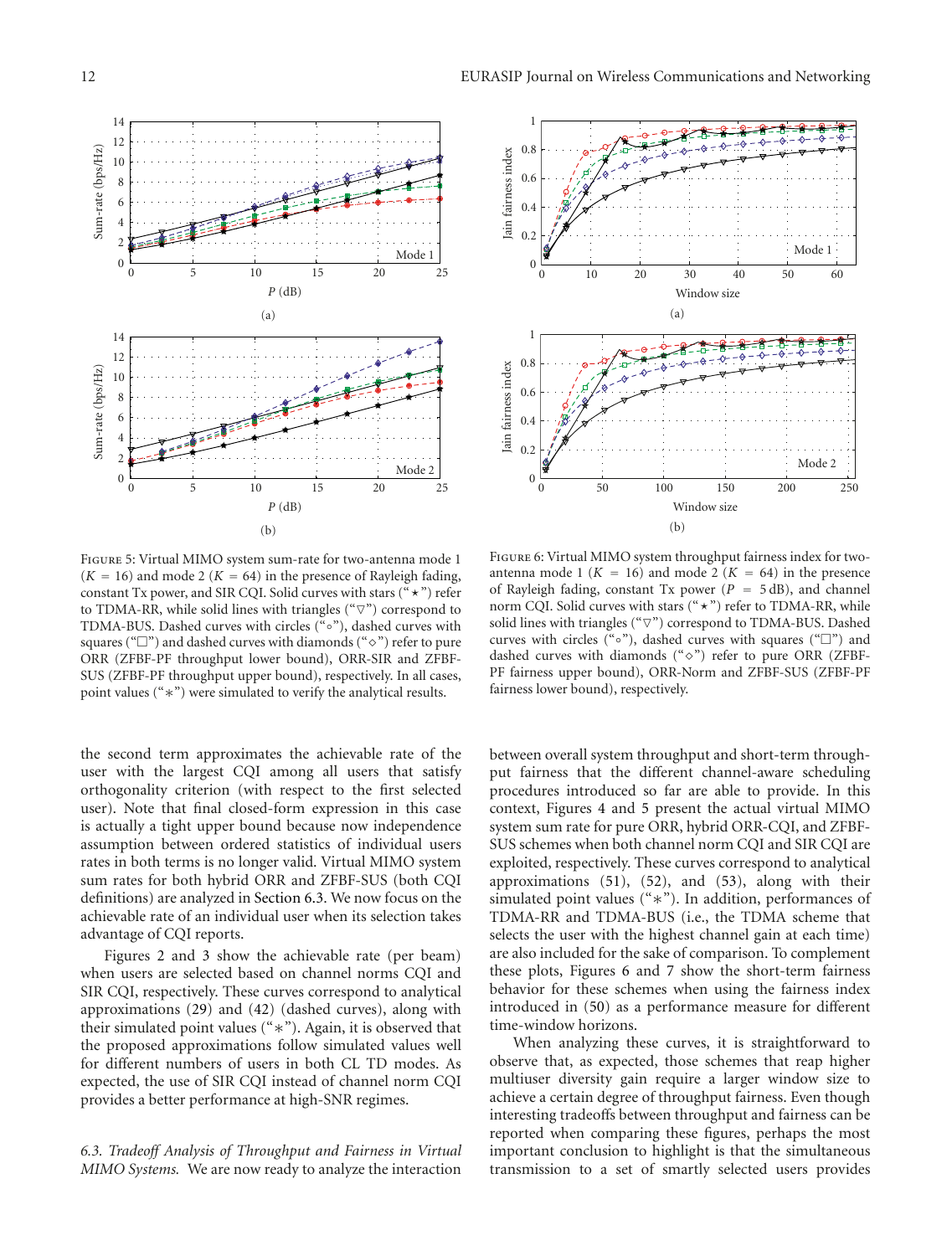

Figure 7: Virtual MIMO system throughput fairness index for two-antenna mode 1 (*K* = 16) and mode 2 (*K* = 64) in the presence of Rayleigh fading, constant Tx power ( $P = 15$  dB), and SIR CQI. Solid curves with stars (" $\star$ ") refer to TDMA-RR, while solid lines with triangles (" $\nabla$ ") correspond to TDMA-BUS. Dashed curves with circles ("∘"), dashed curves with squares ("□") and dashed curves with diamonds (" $\diamond$ ") refer to pure ORR (ZFBF-PF fairness upper bound), ORR-SIR and ZFBF-SUS (ZFBF-PF fairness lower bound), respectively.



Figure 8: Required window size to achieve short-term throughput fairness with two-antenna mode 1 in the presence of Rayleigh fading, constant Tx power, and both CQI definitions. Curves with circles ("∘"), stars ("★") and squares ("□") refer to pure ORR, TDMA-RR and ORR-CQI, respectively. In all cases, dash-dotted curves represent a fairness index of 0*.*8, solid lines correspond to a fairness index of 0*.*9, and dashed curves refer to a fairness index of 0*.*95.

a better performance both, in terms of throughput and fairness, when compared to an analogous TDMA scheme. For example, when comparing TDMA-RR and pure ORR schemes, it is noticed that the latter provides as much as 15% (35%) more throughput in case of CL TD mode 1 (mode 2) without affecting considerably the short-term fairness degree that the former provides. Similar results

are obtained when comparing TDMA-BUS with ZFBF-SUS, but in this situation some throughput gain is traded off with an increase of the short-term fairness. It is important to highlight that the amount of CDI feedback does not impact considerably on the fairness of the schemes introduced so far if the ratio between the total number of users and the number of CDI codewords remains constant;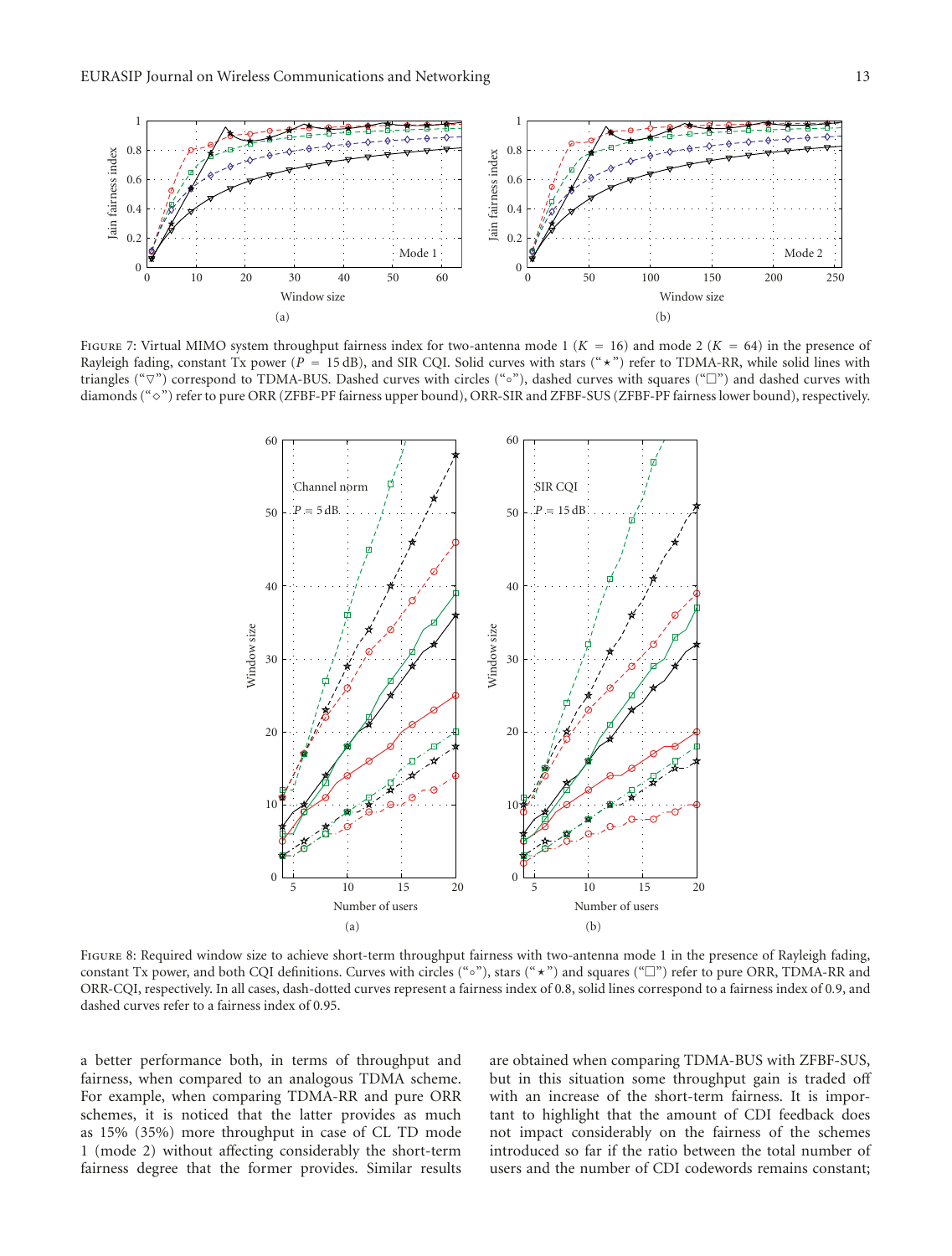however, it actually has a direct effect on the multiuser diversity gain that these scheduling procedures provide , particularly when dealing with SIR CQI in high Tx power region.

Finally, Figure 8 shows the window size that is required to attain a certain level of short-term fairness as a function of the number of users in case of CL TD mode 1 with channel norm CQI ( $P = 5$  dB) and SIR CQI ( $P = 15$  dB), respectively. In these figures, dash-dotted curves represent a fairness index of 0*.*8, solid lines correspond to a fairness index of 0*.*9, and dashed curves refer to a fairness index of 0*.*95. Only TDMA-RR, pure ORR, and ORR-CQI schemes are included. This is because both ZFBF-SUS and TDMA-BUS do not provide acceptable fairness levels within practical window sizes. According to these curves, the time window that is required to achieve a certain degree of fairness grows linearly with the number of users. As expected, the slope of the curves depends not only on the requested fairness level, but also on the scheduling scheme. Note that both Tx power and CQI definition have a weaker effect on fairness performance. In all cases, pure ORR is the scheme with the best behavior. Note that the gap between TDMA-RR and ORR-CQI tends to grow as required level of fairness increases; however, for fairness levels up to 0*.*9, performance difference between these two schemes is almost negligible. We highlight that similar behavior is observed in case of CL TD mode 2.

## **7. Conclusions**

In this paper, we investigated the tradeoff between maximizing system throughput and achieving throughput fairness in virtual MIMO downlink systems with quantized channel direction information and different types of channel quality information in the transmitter. We proposed a new theoretical approach to derive closed-form approximations to quantify throughput performance when combining different scheduling rules with zero-forcing beamforming. The short-term fairness analysis of the different schemes was performed using Jain's fairness index as performance metric. The advantages and disadvantages of the different schemes were highlighted by visualizing our closed-form expressions.

In our proposed theoretical model both desired signal energy and mutual interference in reception are modeled with first-order corrected versions of chi-square distributions, with characterization parameters obtained based on the first two raw statistics of these signals. The derived expressions were validated using existing 3GPP physical layer signaling structures. Our analysis revealed that simple scheduling procedures allow to reap a large fraction (in the order of 80%) of the sum-rate performance that greedy scheduling provides. This overall throughput performance was obtained without affecting considerably the optimal short-term fairness behavior that the end user would perceive.

#### **Appendices**

## **A. Error Correction**

When approximating a generic distribution *f* (*γ*) (with unknown closed-form formula) by a *χ*2-distribution with *r* degrees of freedom and mean *η*, the error

$$
\varepsilon(\gamma) = f(\gamma) - \frac{1}{\Gamma(r/2)} \left(\frac{r}{2\eta}\right)^{r/2} \gamma^{r/2 - 1} e^{-\left[r/(2\eta)\right]\gamma} \tag{A.1}
$$

results. We shall express this error in terms of the raw moments <sup>E</sup>{*γn*} and the generalized Laguerre polynomials

$$
L_k^{(\alpha)}(u) = \frac{u^{-\alpha}e^u}{k!} \frac{\partial^k}{\partial u^k} (e^{-u}u^{k+\alpha})
$$
  
= 
$$
\sum_{i=0}^k {k+\alpha \choose k-i} \frac{(-u)^i}{i!}.
$$
 (A.2)

These polynomials are orthogonal over the entire real line with respect to the weighting function *u<sup>α</sup>e<sup>−<i>u*</sup>; therefore,</sup>

$$
\int_0^\infty u^\alpha e^{-u} L_k^{(\alpha)}(u) L_l^{(\alpha)}(u) du = \frac{(k+\alpha)!}{k!} \delta_{kl}, \tag{A.3}
$$

where  $\delta_{kl}$  is the Kronecker delta function. The orthogonality property stated above is equivalent to saying that if  $\gamma$  is a  $\chi^2$ distribution with *r* degrees of freedom and mean *η*, then

$$
\mathbb{E}\left\{L_k^{(\alpha)}(\beta \gamma)L_l^{(\alpha)}(\beta \gamma)\right\} = \begin{cases} \frac{(k+\alpha)!}{\alpha!k!}, & k = l, \\ 0, & k \neq l \end{cases}
$$
(A.4)

with  $\alpha = r/2 - 1$  and  $\beta = r/(2\eta)$ . Hence, the error can be written as a series

$$
\varepsilon(\gamma) = \frac{\beta}{\alpha!} (\beta \gamma)^{\alpha} e^{-\beta \gamma} \left[ \sum_{k=2}^{+\infty} C_k^{(\alpha)} L_k^{(\alpha)}(\beta \gamma) \right].
$$
 (A.5)

Series starts with  $k = 2$  because moments of  $\varepsilon(\gamma)$  of order up to 1 are null. In following sections, we show how can coefficients  $C_k^{(\alpha)}$  be expressed in terms of the (known) raw moments of *γ*.

*A.1. First-Order Correction for Exponential PDF Approximation.* Let us first concentrate on the first-order error corrected version for *f* (*γ*) when fading figure  $\mathcal{F} \approx 1$ . This approximation is obtained retaining the first nonzero term of the sum in (A.5), that is,

$$
f(\gamma) \approx \frac{\beta}{\alpha!} (\beta \gamma)^{\alpha} e^{-\beta \gamma} [1 + C_2^{(\alpha)} L_2^{(\alpha)}(\beta \gamma)]. \tag{A.6}
$$

Since in this case the exponential distribution (i.e.,  $\chi^2$ distribution with  $r = 2$  degrees of freedom) is the most suitable approximation, we have that  $\alpha = 0$  and  $\beta = 1/\eta$ . It follows from (A.2) that

$$
L_2^{(0)}(\beta \gamma) = \frac{1}{2} [(\beta \gamma)^2 - 4(\beta \gamma) + 2].
$$
 (A.7)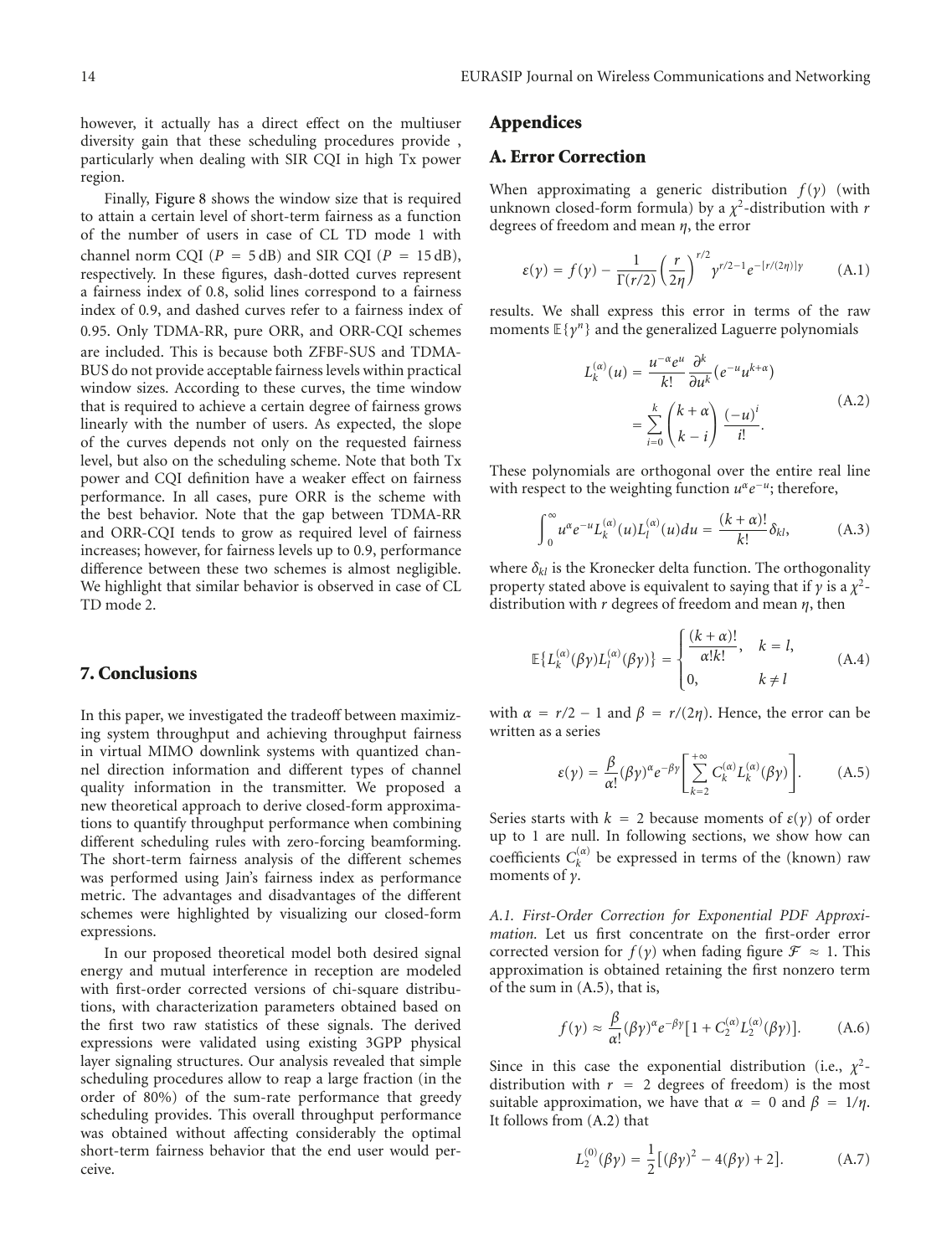Therefore, we only need to determine  $C_2^{(0)}$ . In order to do so, we have that

$$
\int_{0}^{\infty} L_{2}^{(0)}(\beta y)\varepsilon(y)dy
$$
\n
$$
= \int_{0}^{\infty} L_{2}^{(0)}(\beta y)\beta e^{-\beta y} \sum_{k=2}^{\infty} [C_{k}^{(0)} L_{k}^{(0)}(\beta y)]dy
$$
\n
$$
= C_{2}^{(0)} \int_{0}^{\infty} L_{2}^{(0)}(\beta y)L_{2}^{(0)}(\beta y)\beta e^{-\beta y} dy
$$
\n
$$
+ \sum_{k=3}^{\infty} C_{k}^{(0)} \int_{0}^{\infty} L_{2}^{(0)}(\beta y)L_{k}^{(0)}(\beta y)\beta e^{-\beta y} dy.
$$
\n(A.8)

Orthogonality property introduced in (A.4) states that integral in the first term equals 1, while all integrals in the sum are null. Based on these considerations, it is possible to see that

$$
\int_{0}^{\infty} L_{2}^{(0)}(\beta \gamma) \varepsilon(\gamma) d\gamma = C_{2}^{(0)}.
$$
 (A.9)

Following an alternative analysis, that is, replacing  $L_2^{(0)}(\beta \gamma)$ by expression (A.7), we also have that

$$
\int_0^\infty L_2^{(0)}(\beta \gamma) \varepsilon(\gamma) d\gamma = \frac{1}{2} \int_0^\infty (\beta \gamma)^2 \varepsilon(\gamma) d\gamma - 2 \int_0^\infty (\beta \gamma) \varepsilon(\gamma) d\gamma
$$

$$
+ \int_0^\infty \varepsilon(\gamma) d\gamma.
$$
(A.10)

The last two integrals vanish because the moments of  $\varepsilon(\gamma)$  of order up to 1 are null. Therefore,

$$
\int_0^\infty L_2^{(0)}(\beta \gamma) \varepsilon(\gamma) d\gamma
$$
  
=  $\frac{1}{2} \Biggl[ \int_0^\infty (\beta \gamma)^2 f(\gamma) d\gamma - \int_0^\infty (\beta \gamma)^2 \beta e^{-\beta \gamma} d\gamma \Biggr]$  (A.11)  
=  $\frac{\beta^2}{2} \Biggl[ \mathbb{E} {\gamma^2} - \frac{2}{\beta^2} \Biggr].$ 

Combining (A.9) and (A.11),  $C_2^{(0)} = (1/2)\beta^2 \mathbb{E}{\{\gamma^2\}} - 1$  results. Replacing it in (A.6), final first-order corrected expression when fitting  $f(y)$  as an exponential RV with parameter  $\beta^{-1}$  =  $E\{\gamma\}$  results as follows:

$$
f(\gamma) \approx \beta e^{-\beta \gamma} (a_2 \gamma^2 + a_1 \gamma + a_0),
$$
  

$$
a_2 = \frac{1}{4} \beta^4 \mathbb{E} {\gamma^2} - \frac{1}{2} \beta^2, \ \ a_1 = -\beta^3 \mathbb{E} {\gamma^2} + 2\beta, \ \ a_0 = \frac{1}{2} \beta^2 \mathbb{E} {\gamma^2}.
$$
  
(A.12)

*A.2. First-Order Correction for χ*<sup>2</sup>*-Distribution with Four Degrees of Freedom PDF Approximation.* In this section, we work on the first-order error corrected version for *f* (*γ*) when fading figure  $\mathcal{F} \approx 2$ . Again, this approximation is obtained retaining the first nonzero term of the sum in (A.5) considering  $\alpha = 1$  and  $\beta = 2/\eta$ . Note that now the most

suitable  $\chi^2$ -distribution to approximate  $f(\gamma)$  should have  $r = 4$  degrees of freedom. Therefore, approximation

$$
f(\gamma) \approx \beta^2 \gamma e^{-\beta \gamma} [1 + C_2^{(1)} L_2^{(1)}(\beta \gamma)] \tag{A.13}
$$

results. One more time, it is possible to derive from (A.2) that

$$
L_2^{(1)}(\beta \gamma) = \frac{1}{2} [(\beta \gamma)^2 - 6(\beta \gamma) + 6].
$$
 (A.14)

Keeping in mind that we need to obtain  $C_2^{(1)}$ , it can be observed that

$$
\int_{0}^{\infty} L_{2}^{(1)}(\beta \gamma) \varepsilon(\gamma) d\gamma
$$
\n
$$
= \int_{0}^{\infty} L_{2}^{(1)}(\beta \gamma) \beta^{2} \gamma e^{-\beta \gamma} \sum_{k=2}^{\infty} [C_{k}^{(1)} L_{k}^{(1)}(\beta \gamma)] d\gamma
$$
\n
$$
= C_{2}^{(1)} \int_{0}^{\infty} L_{2}^{(1)}(\beta \gamma) L_{2}^{(1)}(\beta \gamma) \beta^{2} \gamma e^{-\beta \gamma} d\gamma
$$
\n
$$
+ \sum_{k=3}^{\infty} C_{k}^{(1)} \int_{0}^{\infty} L_{2}^{(1)}(\beta \gamma) L_{k}^{(1)}(\beta \gamma) \beta^{2} \gamma e^{-\beta \gamma} d\gamma.
$$
\n(A.15)

According to the orthogonality property introduced in (A.4), the integral in the first term is now equal to 3, while all the other integrals inside the sum remain null. Based on this, we find that

$$
\int_{0}^{\infty} L_{2}^{(1)}(\beta \gamma) \varepsilon(\gamma) d\gamma = 3C_{2}^{(1)}.
$$
 (A.16)

As an alternative approach, we now replace  $L_2^{(1)}(\beta \gamma)$  by expression (A.14). Therefore,

$$
\int_0^\infty L_2^{(1)}(\beta \gamma) \varepsilon(\gamma) d\gamma = \frac{1}{2} \int_0^\infty (\beta \gamma)^2 \varepsilon(\gamma) d\gamma - 3 \int_0^\infty (\beta \gamma) \varepsilon(\gamma) d\gamma
$$

$$
+ 3 \int_0^\infty \varepsilon(\gamma) d\gamma.
$$
(A.17)

The last two integrals vanish because the moments of  $\varepsilon(\gamma)$  of order up to 1 are null. Therefore,

$$
\int_0^\infty L_2^{(1)}(\beta \gamma) \varepsilon(\gamma) d\gamma
$$
  
=  $\frac{1}{2} \Biggl[ \int_0^\infty (\beta \gamma)^2 f(\gamma) d\gamma - \int_0^\infty (\beta \gamma)^2 \beta^2 \gamma e^{-\beta \gamma} d\gamma \Biggr]$  (A.18)  
=  $\frac{\beta^2}{2} \Biggl[ \mathbb{E} {\gamma^2} - \frac{6}{\beta^2} \Biggr].$ 

Combining (A.16) and (A.18), we are able to arrive at  $C_2^{(1)}$  =  $(1/6)\beta^2 \mathbb{E}{\lbrace \gamma^2 \rbrace} - 1$ . Replacing this value in (A.13) allows us to conclude that the first-order error corrected version when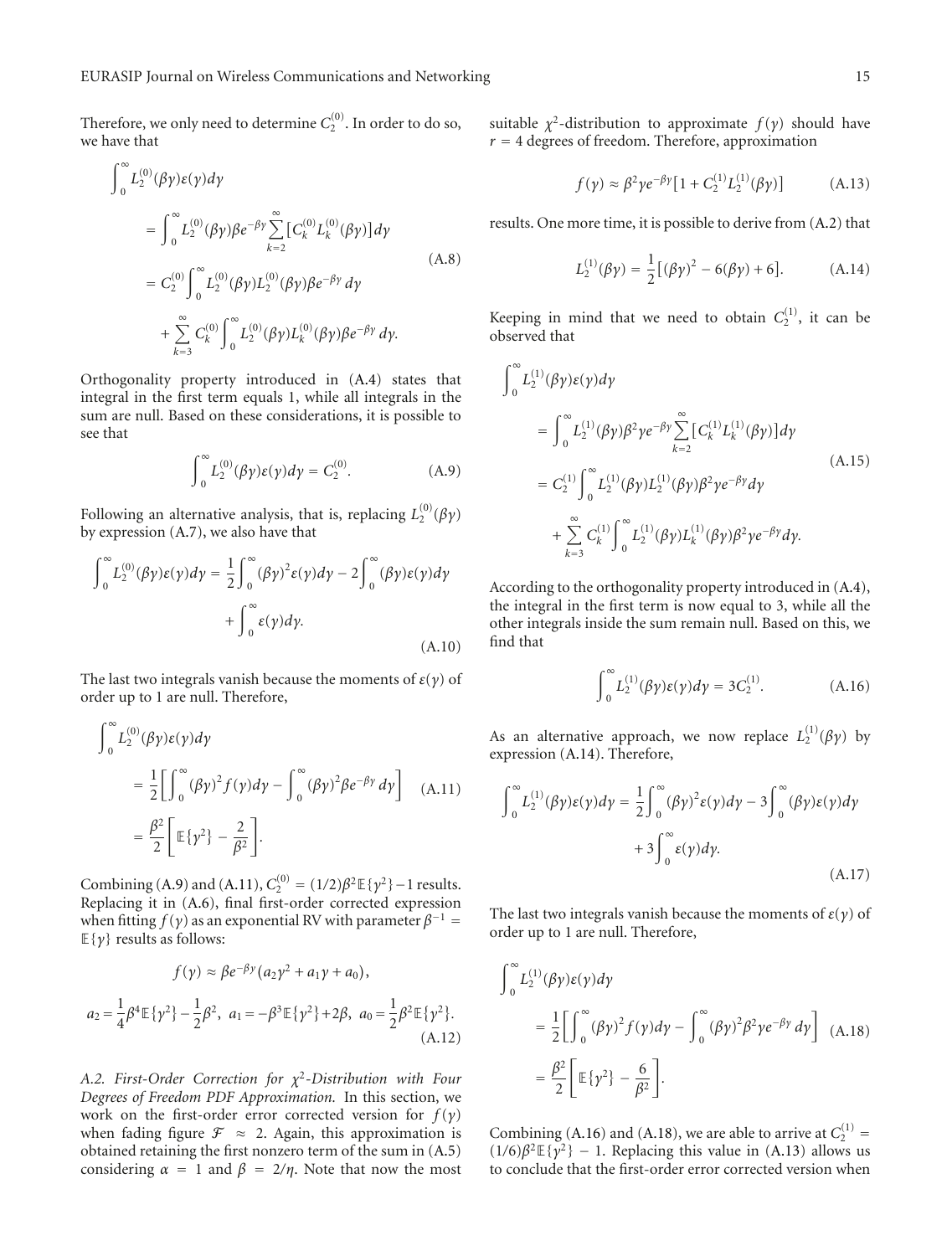approximating  $f(\gamma)$  with a  $\chi^2$ -distribution with 4 degrees of freedom, and parameter  $\beta^{-1} = (1/2) \mathbb{E}{\lbrace \gamma \rbrace}$  is equal to

$$
f(\gamma) \approx \beta^2 \gamma e^{-\beta \gamma} (b_2 \gamma^2 + b_1 \gamma + b_0),
$$
  
\n
$$
b_2 = \frac{1}{12} \beta^4 \mathbb{E} {\gamma^2} - \frac{1}{2} \beta^2,
$$
  
\n
$$
b_1 = -\frac{1}{2} \beta^3 \mathbb{E} {\gamma^2} + 3\beta,
$$
  
\n
$$
b_0 = \frac{1}{2} \beta^2 \mathbb{E} {\gamma^2} - 2.
$$
  
\n(A.19)

## **B. SNR Gains and Fading Figures for W-CDMA Closed-Loop Transmit-Diversity Modes**

Let us first compute the SNR gains when the best/worst Tx weight is selected for transmission. Working on (11) taking into account that  $|w_{1,k}| = \sqrt{1 - \hat{\alpha}_k^2}$  and  $|w_{2,k}| = \hat{\alpha}_k$ ,

$$
\mathbb{E}\{X_k\} = (1 - \hat{\alpha}_k^2) \mathbb{E}\left\{ |h_k|_{(2)}^2 \right\} + \hat{\alpha}_k^2 \mathbb{E}\left\{ |h_k|_{(1)}^2 \right\} \n+ 2\sqrt{1 - \hat{\alpha}_k^2} \hat{\alpha}_k \mathbb{E}\left\{ |h_k|_{(1)} |h_k|_{(2)} \right\} \mathbb{E}\left\{ \cos \varphi_k \right\}, \n\mathbb{E}\{Y_k\} = \hat{\alpha}_k^2 \mathbb{E}\left\{ |h_k|_{(2)}^2 \right\} + (1 - \hat{\alpha}_k^2) \mathbb{E}\left\{ |h_k|_{(1)}^2 \right\} \n- 2\sqrt{1 - \hat{\alpha}_k^2} \hat{\alpha}_k \mathbb{E}\left\{ |h_k|_{(1)} |h_k|_{(2)} \right\} \mathbb{E}\left\{ \cos \varphi_k \right\}
$$
\n(B.1)

result, where  $|h_k|_{(1)}$  and  $|h_k|_{(2)}$  are the first- and secondorder statistic of two i.i.d. Rayleigh RVs with mean  $\mathbb{E}\{|h_k|\} =$ √ *π/*4, respectively. Similarly, in case of second-order raw moments,

$$
\mathbb{E}\left\{X_{k}^{2}\right\}
$$
\n
$$
= (1 - \hat{\alpha}_{k}^{2})^{2}\mathbb{E}\left\{\left|h_{k}\right|_{(2)}^{4}\right\} + 2(1 - \hat{\alpha}_{k}^{2})\hat{\alpha}_{k}^{2}\mathbb{E}\left\{\left|h_{k}\right|_{(1)}^{2}\right|h_{k}\right|_{(2)}^{2}\right\}
$$
\n
$$
\times \left[1 + 2\mathbb{E}\left\{\cos^{2}\varphi_{k}\right\}\right] + 4\sqrt{1 - \hat{\alpha}_{k}^{2}}\hat{\alpha}_{k}\mathbb{E}\left\{\cos\varphi_{k}\right\}
$$
\n
$$
\times \left[\left(1 - \hat{\alpha}_{k}^{2}\right)\mathbb{E}\left\{\left|h_{k}\right|_{(1)}\right|h_{k}\right|_{(2)}^{3}\right\} + \hat{\alpha}_{k}^{2}\mathbb{E}\left\{\left|h_{k}\right|_{(1)}^{3}\right|h_{k}\right|_{(2)}\left\}\right]
$$
\n
$$
+ \hat{\alpha}_{k}^{4}\mathbb{E}\left\{\left|h_{k}\right|_{(1)}^{4}\right\},
$$

 $\mathbb{E}\left\{Y_k^2\right\}$ 

$$
= \hat{\alpha}_{k}^{4} \mathbb{E} \left\{ \left| h_{k} \right|_{(2)}^{4} \right\} + 2 \left( 1 - \hat{\alpha}_{k}^{2} \right) \hat{\alpha}_{k}^{2} \mathbb{E} \left\{ \left| h_{k} \right|_{(1)}^{2} \left| h_{k} \right|_{(2)}^{2} \right\} \times \left[ 1 + 2 \mathbb{E} \left\{ \cos^{2} \varphi_{k} \right\} \right] - 4 \sqrt{1 - \hat{\alpha}_{k}^{2}} \hat{\alpha}_{k} \mathbb{E} \left\{ \cos \varphi_{k} \right\} \times \left[ \hat{\alpha}_{k}^{2} \mathbb{E} \left\{ \left| h_{k} \right|_{(1)} \left| h_{k} \right|_{(2)}^{3} \right\} + \left( 1 - \hat{\alpha}_{k} \right)^{2} \mathbb{E} \left\{ \left| h_{k} \right|_{(1)}^{3} \left| h_{k} \right|_{(2)} \right\} \right] + \left( 1 - \hat{\alpha}_{k}^{2} \right)^{2} \mathbb{E} \left\{ \left| h_{k} \right|_{(1)}^{4} \right\}
$$
\n(B.2)

result. In this situation, RV  $\varphi_k$  is uniformly distributed on  $[-\pi/2^{N_p}, \pi/2^{N_p})$ , where  $N_p$  is the number of bits used to quantize phase angles. Therefore,  $\mathbb{E}\{\cos \varphi_k\} = (4/\pi) \sin(\pi/4)$ and  $\mathbb{E}\{\cos^2{\varphi_k}\} = 1/2 + 1/\pi$  in case of CL TD mode 1, and

 $E\{\cos \varphi_k\} = (8/\pi) \sin(\pi/8)$  and  $E\{\cos^2 \varphi_k\} = (1/2) + \sqrt{2}/\pi$  in case of CL TD mode 2. Similarly,  $\hat{\alpha}_k = \sqrt{0.5}$  and  $\hat{\alpha}_k = \sqrt{0.2}$ <br>for both CL TD modes 1 and 2, respectively. Sincle ray for both CL TD modes 1 and 2, respectively. Single raw moments and product raw moments of the order statistics of RV  $|h_k|$  are obtained by using recurrence relations (13.4) and (13.7) of [24]. Replacing all these results, we find that

$$
\mathcal{G}_x = 1 + \sqrt{\frac{1}{2}},
$$
  
\n
$$
\mathcal{G}_y = 1 - \sqrt{\frac{1}{2}},
$$
  
\n
$$
\mathbb{E}\{X_k^2\} = 2 + \frac{1}{\pi} + 3\sqrt{\frac{1}{2}},
$$
  
\n
$$
\mathbb{E}\{Y_k^2\} = 2 + \frac{1}{\pi} - 3\sqrt{\frac{1}{2}},
$$
\n(B.3)

assuming CL TD mode 1, and

$$
\mathcal{G}_x = 1.3 + 1.6 \sin\left(\frac{\pi}{8}\right),
$$
  

$$
\mathcal{G}_y = 0.7 - 1.6 \sin\left(\frac{\pi}{8}\right),
$$
  

$$
\mathbb{E}\{X_k^2\} = 2.9 + \left(4.8 + \frac{3.84}{\pi}\right) \sin\frac{\pi}{8} + \frac{1.28}{\pi} \sqrt{\frac{1}{2}},
$$
  

$$
\mathbb{E}\{Y_k^2\} = 1.1 - \left(4.8 - \frac{3.84}{\pi}\right) \sin\frac{\pi}{8} + \frac{1.28}{\pi} \sqrt{\frac{1}{2}},
$$
 (B.4)

considering CL TD mode 2. Combining these raw moments in (8), fading figure expressions

$$
\mathcal{F}_x = \frac{3/2 + 2\sqrt{1/2}}{1/2 + 1/\pi + \sqrt{1/2}}, \qquad \mathcal{F}_y = \frac{3/2 - 2\sqrt{1/2}}{1/2 + 1/\pi - \sqrt{1/2}},
$$
\n(B.5)

result assuming CL TD mode 1, and

$$
\mathcal{F}_x
$$

$$
= \frac{2.97 + 4.16 \sin(\pi/8) - 1.28\sqrt{1/2}}{-0.07 + 3.84(1/6 + 1/\pi) \sin(\pi/8) + 1.28(1 + 1/\pi)\sqrt{1/2}}
$$
  

$$
\mathcal{F}_y
$$

$$
= \frac{1.77 - 2.24 \sin(\pi/8) - 1.28\sqrt{1/2}}{-0.67 + 3.84(-2/3 + 1/\pi) \sin(\pi/8) + 1.28(1 + 1/\pi)\sqrt{1/2}},
$$
\n(B.6)

considering CL TD mode 2.

## **C. Useful Closed-Form Expression**

Our aim is to compute the integral

$$
L_n(\beta, c) = \int_0^\infty \log_e(y + c) \beta(\beta \gamma)^n e^{-\beta \gamma} dy,
$$
  
\n
$$
n = 0, 1, \dots; \quad \beta > 0; \quad c > 0.
$$
 (C.1)